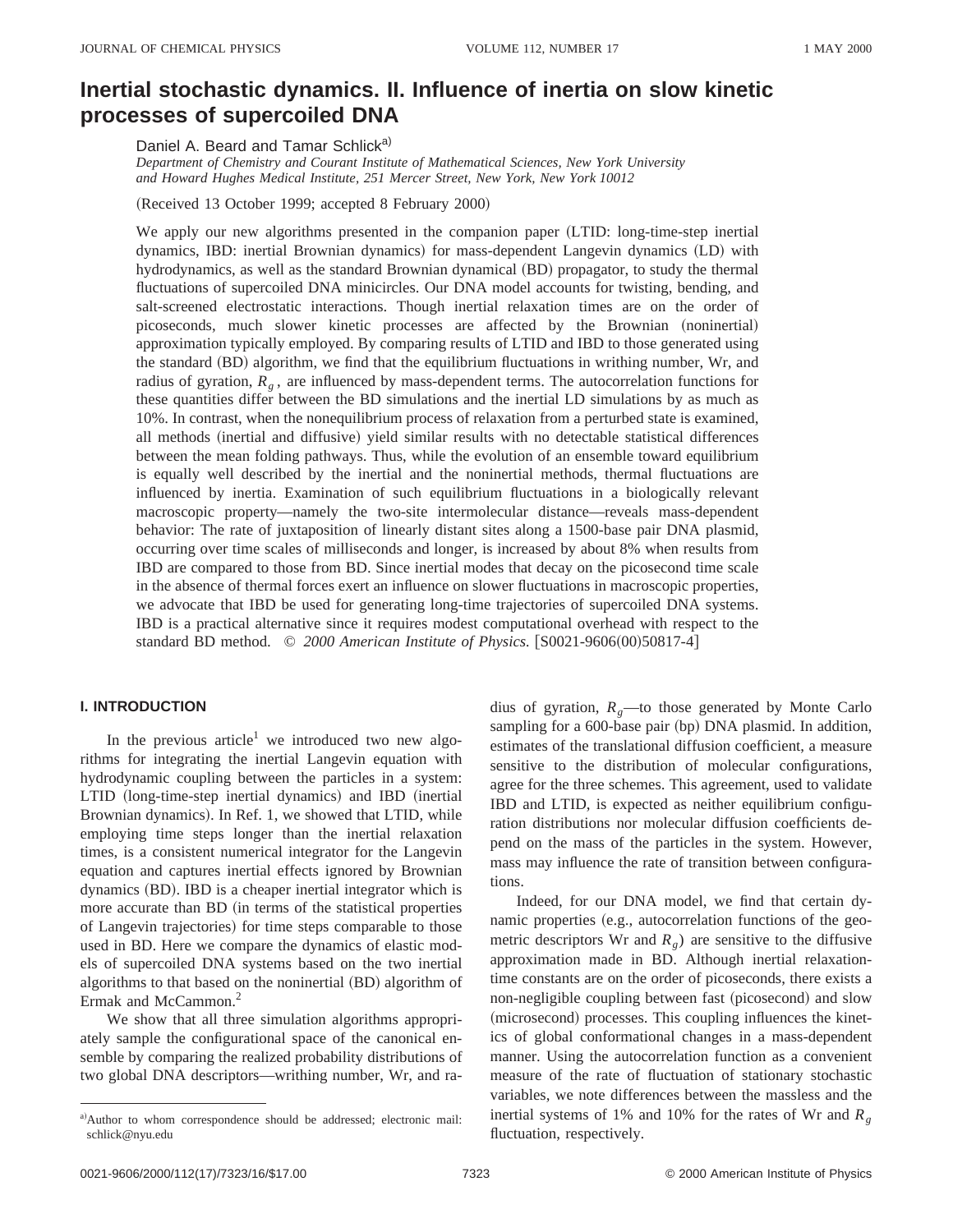The behavior predicted in the low-time-step limit of LTID is an accurate representation of inertial dynamics as governed by the Langevin equation. This was shown in Ref. 1 by comparing computational to theoretical results. LTID is semianalytical, based on propagating the frictional modes over finite time steps, and is thus more expensive than IBD and BD. However, the LTID autocorrelation functions provide a benchmark of correlation structure to which the results from IBD and BD can be compared. We show that IBD, based on a singular perturbative expansion of the Langevin equation, matches the inertial behavior of the Langevin equation when the numerical time step is chosen appropriately. Since IBD is much less computationally expensive than LTID and is competitive with BD in terms of CPU usage, we show that the IBD algorithm can be used (at a relatively modest computational cost over BD protocols) when inertial effects may be important.

We demonstrate this by using IBD to simulate the inertial dynamics of systems on size and time scales previously accessible only to BD. Specifically, we analyze the effects of inertia on the biologically important process of site *juxtaposition*. This process refers to the close spatial approach of linearly distant sites along the DNA contour. DNA site juxtaposition can depend critically on superhelicity<sup>3–5</sup> and is important for site-specific recombination reactions<sup>6,7</sup> in prokaryotes. Juxtaposition also plays a role in other processes, such as transcription initiation, where distant DNA domains interact, often through protein modulation. The influence of supercoiling on the dynamics of juxtaposition has already been studied using BD simulations of DNA plasmids ranging in size from  $600$  to 3000 bp. $8$  Calculations have focused on estimating juxtaposition times as a function of DNA superhelicity, site separation, $\delta$  and the ionic environment, as well as on deducing the responsible mechanisms.<sup>9</sup> We show here that the mean juxtaposition times for 1200 and 1500-bp plasmids depend on whether an inertial or noninertial algorithm is used. The rate of fluctuations in intermolecular distance increases and the mean juxtaposition time decreases by 6% and 8% when inertia is incorporated in 1200-bp and 1500-bp systems, respectively. An 8% difference in mean juxtaposition time for the 1500-bp system corresponds to a difference of about 30  $\mu$ s between the IBD and BD formulations. This difference is surprisingly large on the picosecond time scale of the frictional relaxation of the inertial modes.

As another application of inertial dynamics, we studied the relaxation from a torsionally stressed planar circle to a supercoiled state. From a large ensemble of folding trajectories ( $\sim$  500) computed using LTID, IBD, and BD, we do not detect any statistically significant differences between the predictions of the three algorithms.

These examples show that mean folding pathways to equilibrium are weakly mass dependent, while slow kinetic processes resulting from equilibrium fluctuations are sensitive to inertia. For the biologically important juxtaposition process, our algorithm IBD is a preferred scheme.

In Sec. II we present the computational model for the DNA structure and energetics and the detailed implementation of LTID, IBD, and BD for the DNA model. In Sec. III, we present the following results:

- ~1! CPU—analysis of the computational costs associated with the two new algorithms in comparison to the performance of BD,
- (2) internal time scales—computed frictional eigenmodes for equilibrium configurations used to calculate the time scale for the slithering motion of a 1500-bp system,
- $(3)$  equilibrium motions—translational diffusion coefficients, equilibrium configuration distributions for Wr and  $R_g$ , and the Wr and  $R_g$  autocorrelation functions for a 600-bp supercoil calculated from LTID, IBD, and BD trajectories,
- ~4! juxtaposition kinetics—mean juxtaposition times from equilibrium trajectories of 600-, 900-, 1200-, and 1500-bp supercoils based on IBD and BD,
- ~5! nonequilibrium motions—ensemble folding from a perturbed state to equilibrium of a 600-bp system, calculated using LTID, IBD, and BD.

We conclude in Sec. IV by summarizing inertia's significant influence on the time scales of thermal motions contrasted to its lack of influence on the mean motion of a statistical ensemble, and by recommending IBD as a viable alternative to the standard BD scheme.

# **II. METHODS**

We have developed feasible methods for simulating the dynamic behavior of macroscopic models of biopolymer systems governed by the inertial LD equation with hydrodynamic interactions.<sup>1</sup> Here, we apply these methods to a computational model of supercoiled DNA.

## **A. The DNA model**

The bead model of supercoiled DNA that we use here has been introduced and characterized by our group<sup>10,8</sup> and by others.<sup>11–15</sup> Appropriate parameter values reproduce experimentally observed properties of large DNA. Though prior studies of the dynamics of this model have used BD, the values for the model parameters (such as bending and twisting elasticity constants) are expected to be equally valid for both the noninertial Brownian and the inertial Langevin descriptions of the dynamics since they are calibrated to reproduce properties, such as equilibrium configuration distributions and diffusion coefficients, that do not depend on the masses of the particles in the system.

The DNA system is represented by a series of *N* connected beads. A closed DNA loop is modeled by connecting bead  $i=N$  to bead  $i=1$ . Associated with each bead *i* is a position,  $r_i$ , and a local coordinate system of vectors  $\{a_i\}$ ,  $b_i$ , and  $c_i$  which define the rotational orientation of the chain. A complete description of a conformation of the system requires specification of both the position vector *r* and the  $\{a,b,c\}$  triplet for  $i=1,...,N$ . Alternatively, one can specify the position vector and the Euler angles  $\{\alpha_i,\beta_i,\gamma_i\}$ , to describe the rotation of the  $(i-1)$ th to the *i*th coordinate system for each successive bead.<sup>11</sup>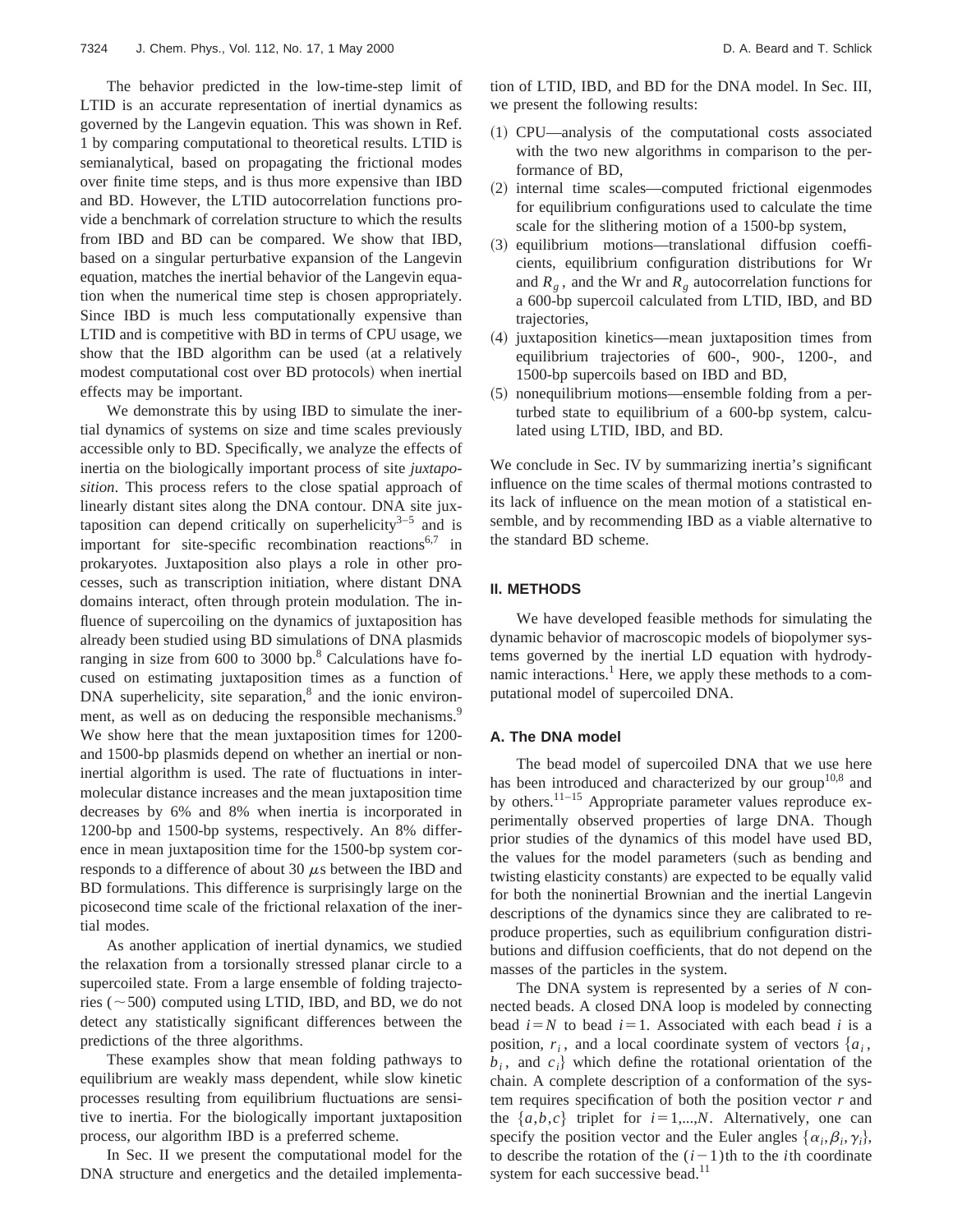The potential energy is modeled as the sum of four terms:

$$
E = E_s + E_b + E_t + E_e, \qquad (1)
$$

to account for stretching, bending, twisting, and electrostatic interactions, as follows.

The stretching energy,  $E_s$ , is computed from

$$
E_s = \frac{h}{2} \sum_{i=1}^{N} (||r_i - r_{i+1}|| - l_0)^2,
$$
 (2)

where  $l_0$  is the resting length of each interbead segment and  $l_0 = L/N$  (4 nm here), where *L* is the target length of the DNA molecule. The stretching energy is considered a computational device to restrain the length of the DNA to the target length. Setting the stretching constant to *h*  $=1500; k_B T/l_0^2$  results in deviations in realized segment lengths of less than 1% of  $l_0$ .

The bending energy,  $E_b$ , is calculated from the set of angles  $\{\beta_i\}$ , denoting the deformation between the  $(i-1)$ th and the *i*th segments:

$$
E_b = \frac{A}{2I_0} \sum_{i=1}^{N} \beta_i^2,
$$
\n(3)

where *A* denotes the bending rigidity constant, which is expressed as  $A = L_p k_B T$ , corresponding to  $A/l_0 = 12.5 k_B T$  for a bending persistence length  $L_p = 50$  nm,<sup>16</sup> and a segment length of  $l_0$ =4 nm.

The torsional angle between beads  $(i-1)$  and *i* is given by the sum of the Euler angles  $\alpha_i + \gamma_i$ , and the torsional energy,  $E_t$ , is calculated as

$$
E_{t} = \frac{C}{2I_{0}} \sum_{i=1}^{N} (\alpha_{i} + \gamma_{i} - \phi_{0})^{2},
$$
\n(4)

where  $\phi_0$  is the equilibrium excess twist due to superhelical winding:

$$
\phi_0 = 2\pi\sigma (l_0/l_h). \tag{5}
$$

Here  $\sigma$  is the superhelical density, and  $l_h$  is the DNA helical repeat length of about 3.55 nm. The torsional rigidity constant is set to  $C = 3 \times 10^{-12}$  erg nm.<sup>15</sup>

The electrostatic energy is approximated by the Debye– Hückel potential associated with point charges located at the centers of the beads:

$$
E_e = \frac{\left(v l_0\right)^2}{\epsilon} \sum_{j > i+1} \frac{e^{-\kappa r_{ij}}}{r_{ij}},\tag{6}
$$

where  $\nu$  is the effective linear charge density along the chain,  $\epsilon$  is the dielectric constant of water,  $1/\kappa$  is the Debye length, and  $r_{ij}$  is the scalar distance between beads *i* and *j*. The value of  $\nu$  is parametrized according to the method of Stigter<sup>17</sup> so that the far-field potential predicted by Eq.  $(6)$  matches the solution to the nonlinear Poisson–Boltzmann equation for a charged cylinder in an ionic solvent. For a monovalent salt concentration of 0.04 M,  $1/\kappa=1.52$  nm and  $\nu=-3.92$  $e$  nm<sup> $-1$ </sup>.

We use the radius of gyration  $(R_g)$  and the writhing number  $(Wr)$  as convenient measures of the macroscopic structure of our supercoiled DNA model. The writhing number describes the number of self-crossings of the closed DNA helical axis, averaged over all planar projections of the three-dimensional space curve (thus it is generally nonintegral). It can be approximated using the following discretization of the Gauss double integral: $^{12}$ 

$$
Wr = \frac{1}{4\pi} \sum_{j=1}^{N} \sum_{i \neq j} \frac{(r_{j+1} - r_j) \times (r_{j+i} - r_i) \cdot (r_j - r_i)}{\|r_j - r_i\|^3}.
$$
 (7)

The radius of gyration is a measure of the DNA polymer size. It is defined as the root-mean-square displacement of the hydrodynamic bead centers from the center of mass:<sup>18</sup>

$$
R_g^2 = \frac{1}{N} \sum_{i=1}^N \left| \left| r_i - \frac{1}{N} \sum_{i=1}^N r_i \right| \right|^2.
$$
 (8)

#### **B. Hydrodynamics calculations**

The movements of the components of the DNA model are coupled to one another through the action of the viscous medium. This viscous coupling is approximated by incorporating either the configuration-dependent friction tensor **Z** into the LD equation, or the diffusion tensor **D** into the IBD and BD equations as previously outlined. For IBD and BD we use the Rotne–Prager diffusion tensor.<sup>19</sup> For the LTID algorithm, we construct **Z** from the inverse of the Rotne– Prager diffusion tensor.

For an *N*-bead system **D** is a  $3N \times 3N$  matrix written as

$$
\mathbf{D} = \begin{bmatrix} \mathbf{D}_{11} & \mathbf{D}_{12} & \cdots & \mathbf{D}_{1N} \\ \mathbf{D}_{21} & \mathbf{D}_{22} & \cdots & \mathbf{D}_{2N} \\ \vdots & \vdots & & \vdots \\ \mathbf{D}_{N1} & \mathbf{D}_{N2} & \cdots & \mathbf{D}_{NN} \end{bmatrix},
$$
(9)

where each  $\mathbf{D}_{ij}$  is a 3×3 matrix representing the interaction between the *i*th and *j*th beads. For the Rotne–Prager tensor, each  $\mathbf{D}_{ij}$  is calculated from<sup>19</sup>

$$
\mathbf{D}_{ij} = \begin{cases} \left(\frac{k_B T}{3 \pi \eta d}\right) \mathbf{I} & \text{for } i = j \text{ (same bead)}\\ \left(\frac{k_B T}{8 \pi \eta ||r_{ij}||}\right) \left[ \left(\mathbf{I} + \frac{r_{ij} r_{ij}^T}{r_{ij}^2}\right) + \frac{d^2}{2r_{ij}^2} \left(\frac{1}{3} \mathbf{I} - \frac{r_{ij} r_{ij}^T}{r_{ij}^2}\right) \right] \\ & \text{for } i \neq j \text{ (different beads)}, \end{cases}
$$
(10)

where *d* is the bead diameter and  $\eta$  is the viscosity of the surrounding fluid. The vector  $r_{ij}$  is equal to  $r_i - r_j$ . The quantity  $r_{ij}^2$  is equal to  $||r_i-r_j||^2$ .

### **C. Simulation algorithms**

The simulation algorithms were introduced in Ref. 1. Here we present the implementation of LTID, IBD, and BD for the above-described DNA model. In the following sections,  $v^n \in \mathfrak{R}^{3N}$  is the collective velocity vector for the *N* particles in the system at the *n*th time step. The vector  $r^n$  $\in \mathfrak{R}^{3N}$  is the collective position vector. The entries of the diagonal matrix  $\mathbf{M} \in \mathbb{R}^{3N \times 3N}$  are the masses of particles. The positive definite friction tensor  $\mathbf{Z}(r(t)) \in \mathfrak{R}^{3N \times 3N}$  is related to the diffusion tensor by  $\mathbf{Z} = k_B T \mathbf{D}^{-1}$ .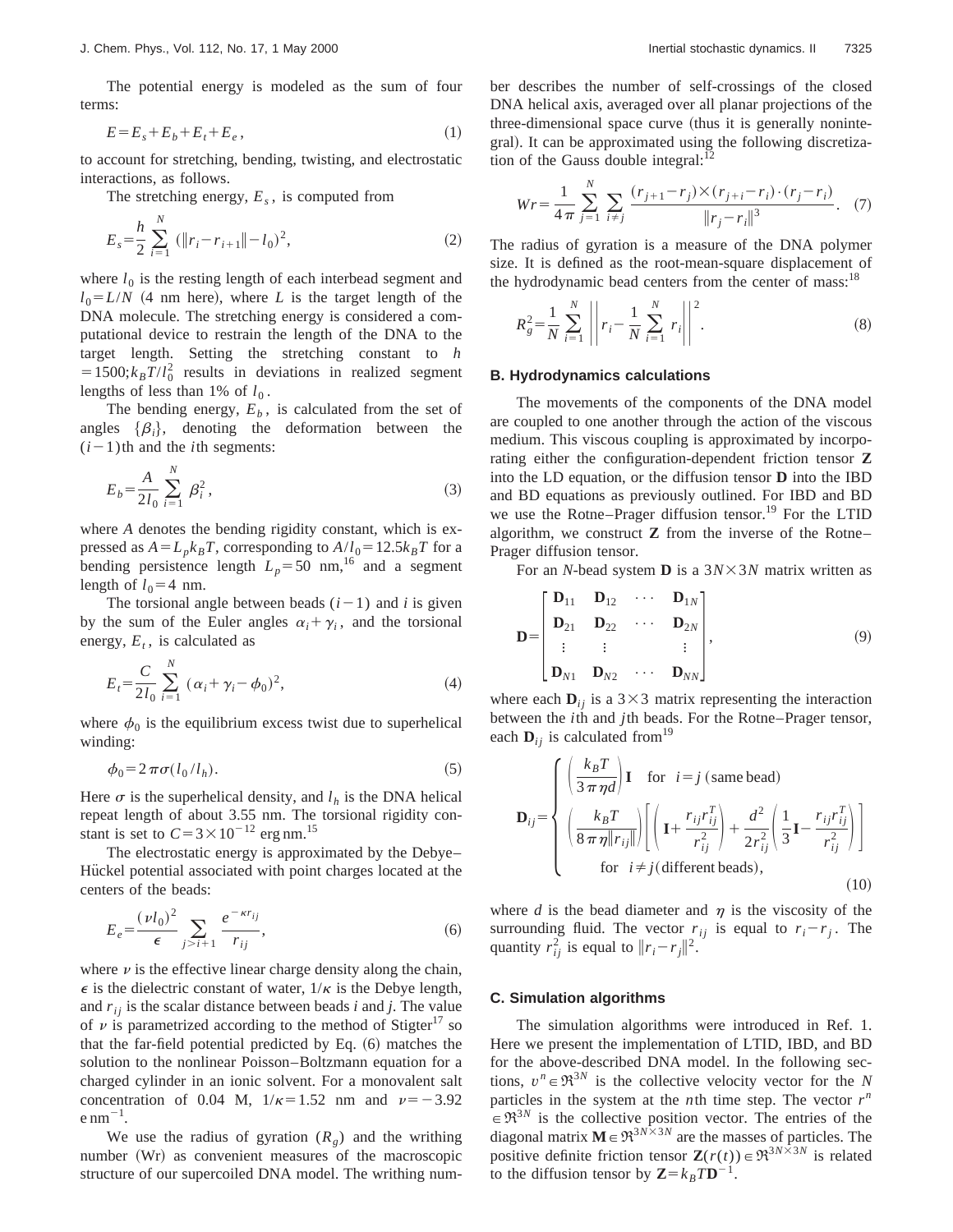## **1. LTID**

The LTID algorithm requires an eigenmode decomposition of the matrix  $\mathbf{A} = \mathbf{M}^{-1}\mathbf{Z} = k_B T \mathbf{M}^{-1}\mathbf{D}^{-1}$ . In practice we construct the decomposition of  $\bf{A}$  by first factoring  $\bf{D}$  [which we have calculated from Eq.  $(10)$ :

$$
\mathbf{D} = \mathbf{L} \Sigma \mathbf{L}^T,\tag{11}
$$

where  $\Sigma$  is a diagonal matrix. Since our system is composed of beads of equal mass, *m*, the matrix **A** can be written as

$$
\mathbf{A} = \frac{k_B T}{m} (\mathbf{L} \Sigma \mathbf{L}^T)^{-1} = \frac{k_B T}{m} \mathbf{L} \Sigma^{-1} \mathbf{L}^T,
$$
 (12)

which is identical to the decomposition introduced in the companion paper,<sup>1</sup>  $\mathbf{A} = \mathbf{L}\Lambda\mathbf{L}^T$ , where the entries of the diagonal matrix  $\Lambda$  are equal to  $k_B T/m$  times the entries of the matrix  $\Sigma^{-1}$ .

The correlation structure of the random force term can be expressed as

$$
\langle f_r^m (f_r^n)^T \rangle = \frac{2k_B T \delta_{mn}}{\Delta t} \mathbf{Z} = \mathbf{\bar{L}} \mathbf{\bar{L}}^T \delta_{mn}, \qquad (13)
$$

where the subscripts *n* and *m* refer to time step,  $\delta_{mn}$  is the usual Kronecker delta, and the matrix  $\overline{L}$  is a square root of the correlation matrix:

$$
\overline{\mathbf{L}} = \sqrt{\left(\frac{2mk_B T}{\Delta t}\right)} \mathbf{L} \Lambda^{1/2}.
$$
 (14)

According to the procedure outlined in Ref. 20, a random force vector having the proper correlation  $[Eq. (13)]$  can be calculated from the above via

$$
f_r^n = \mathbf{\bar{L}}p,\tag{15}
$$

where  $p$  is a vector of uncorrelated random numbers chosen from a Gaussian distribution with zero mean and unit variance. (See also Note added in proof in Ref. 1 of an alternative procedure.) Note that

$$
\overline{\mathbf{L}}\overline{\mathbf{L}}^T = \frac{2mk_BT}{\Delta t} \mathbf{L}\Lambda \mathbf{L}^T = \frac{2k_BT}{\Delta t} \mathbf{M}\mathbf{A} = \frac{2k_BT}{\Delta t} \mathbf{Z}.
$$

For our DNA model, the torque on each bead acts only in the  $a_i$  direction and the random torque,  $\tau^n_{r, a_i}$ , is chosen from a Gaussian distribution with zero mean and variance given by

$$
\langle (\tau_{r,a_i}^n)^2 \rangle = \frac{2k_B T}{\Delta t} \xi_{a_i}.
$$
 (16)

*LTID implementation for DNA model*. Analogous to the application of LTID to a simple harmonic oscillator given in the companion paper, $1$  we construct an algorithm that is second-order algorithm in its treatment of the systematic forces based on calculating a first-order estimate of the configuration at the  $(n+1)$ th time step and using this configuration to make an estimate of the force acting at time (*n*  $+1$ ). We denote the first-order estimate of the configuration by the bead positions,  $r^{n+1,*}$ , and the local coordinate sys- ${\tan s}$   ${a,b,c}$ <sup>n+1,\*</sup>.

For each bead, we first calculate an estimate of the finite rotation about the  $a_i$  axis:

$$
\Delta \Theta_{a_i}^{n,*} = \frac{m_{a_i}}{\xi_{a_i}} [1 - e^{-(\xi_{a_i}/m_{a_i})\Delta t}] \Omega_{a_i}^n + \frac{1}{\xi_{a_i}} \left[ \Delta t - \frac{m_{a_i}}{\xi_{a_i}} (1 - e^{-(\xi_{a_i}/m_{a_i})\Delta t}) \right] \times (\tau_{s,a_i}^n + \tau_{r,a_i}^n). \tag{17}
$$

The local coordinate system is then rotated by  $\Delta \Theta_{a_i}^{n,*}$ :

$$
\tilde{a}_{i}^{n+1,*} = a_{i}^{n},
$$
\n
$$
\tilde{b}_{i}^{n+1,*} = \cos(\Delta \Theta_{a_{i}}^{n,*}) b_{i}^{n} + \sin(\Delta \Theta_{a_{i}}^{n,*}) c_{i}^{n},
$$
\n
$$
\tilde{c}_{i}^{n+1,*} = -\sin(\Delta \Theta_{a_{i}}^{n,*}) b_{i}^{n} + \cos(\Delta \Theta_{a_{i}}^{n,*}) c_{i}^{n}.
$$
\n(18)

The tilde notation denotes the initial estimates of the coordinate axes after the rotation step alone. A further modification (described in the following) of the local coordinate axes is associated with the translation step because of the constraint that the beads rotate only about the  $a_i$  axes.

The initial estimate of the position coordinates is given by

$$
r^{n+1,*} = r^n + \mathbf{L}[\mathbf{\Lambda}^{-1}(\mathbf{I} - e^{-\mathbf{\Lambda}\Delta t})]\mathbf{L}^T v^n
$$
  
+ 
$$
\mathbf{L}\mathbf{\Lambda}^{-1}[\mathbf{I}\Delta t - \mathbf{\Lambda}^{-1}(\mathbf{I} - e^{-\mathbf{\Lambda}\Delta t})]\mathbf{L}^T(g_s^n + g_r^n),
$$
  
(19)

where

$$
g_s^n = -\mathbf{M}^{-1} \nabla E(r^n) \tag{20}
$$

is the systematic acceleration acting on the  $r^n$  configuration, and  $g_r^n$  is the random acceleration due to the force  $f_r^n$ .

To enforce the constraint that the beads are free to rotate only about the  $a_i$  axes, we recompute the local coordinate systems of the particles after the position vector,  $r^{n+1,*}$  has been calculated. Namely, we update  $a_i$  so that it remains tangent to the DNA segment:

$$
a_i^{n+1,*} = (r_{i+1}^{n+1,*} - r_i^{n+1,*}) / \|(r_{i+1}^{n+1,*} - r_i^{n+1,*})\|.
$$
 (21)

We define  $\delta a_i^{n+1,*} = \tilde{a}_i^{n+1,*} - a_i^{n+1,*}$ . Since we require all rotations about  $a_i$  to vanish, the new displacements are calculated: $10$ 

$$
\delta b_i^{n+1,*} = -(\delta a_i^{n+1,*} \cdot \tilde{b}_i^{n+1,*}) \tilde{a}_i^{n+1,*}
$$
 (22)

and then  $b^{n+1,*}_{i} = \tilde{b}^{n+1,*}_{i} + \delta b^{n+1,*}_{i}$ . Then  $b^{n+1,*}_{i}$  is determined as the component of  $b^{\prime}i^{+1,*}$  perpendicular to  $a_i^{n+1,*}$ :

$$
b_i^{n+1,*} = \frac{b_i^{n+1,*} - (b_i^{n+1,*} \cdot a_i^{n+1,*}) a_i^{n+1,*}}{\|b_i^{n+1,*} - (b_i^{n+1,*} \cdot a_i^{n+1,*}) a_i^{n+1,*}\|}.
$$
 (23)

Finally,  $c_i^{n+1,*}$  can be calculated from the cross product:

$$
c_i^{n+1,*} = a_i^{n+1,*} \times b_i^{n+1,*} \,. \tag{24}
$$

Then using the first-order coordinates, we calculate an estimate of the systematic acceleration,  $g_s^{n+1,*}$ , and torques,  $\tau_s^{n+1,*}$ , acting on the system at the  $(n+1)$ th time step.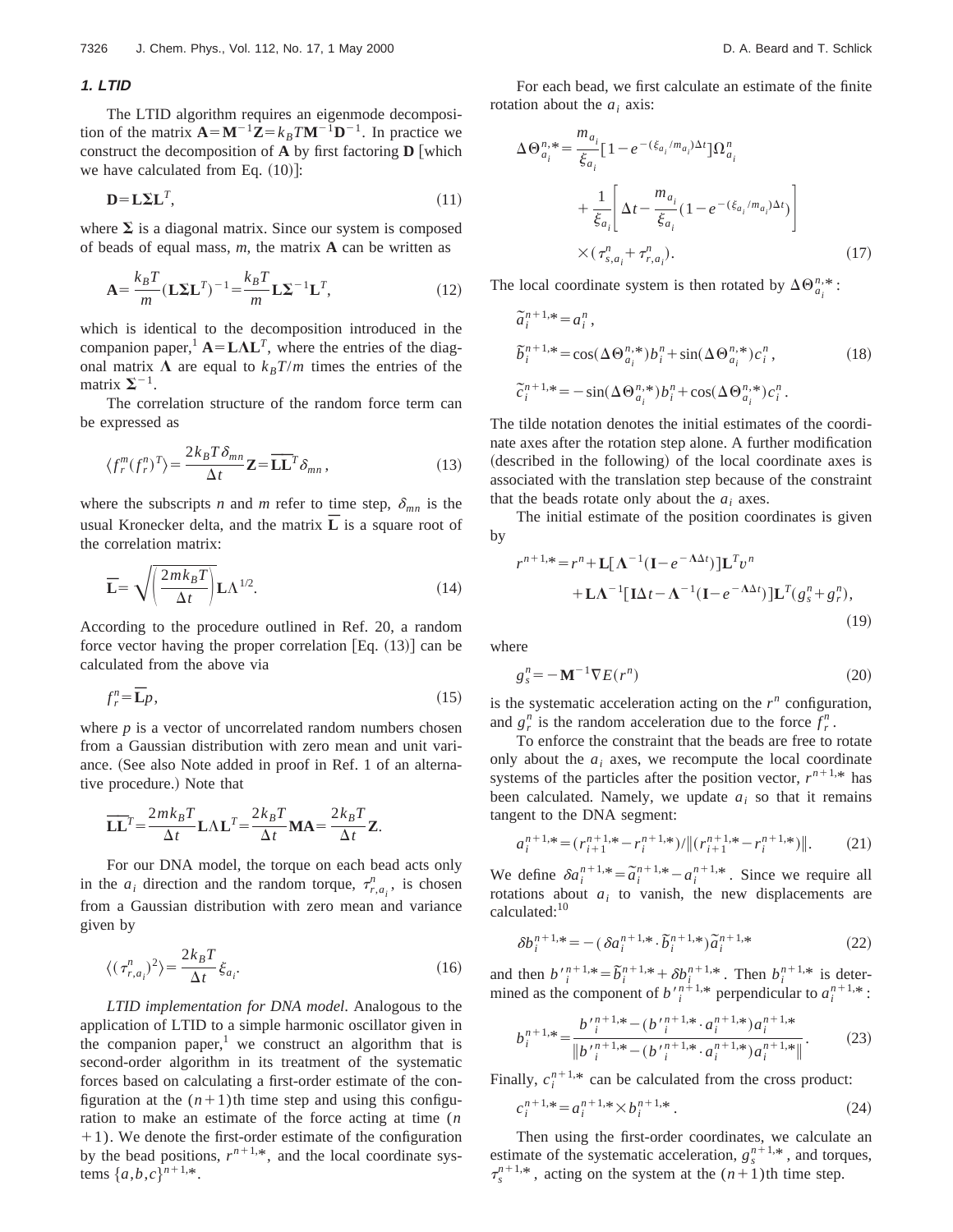The final update of angular velocity and position is obtained by averaging the systematic torque over the interval:

$$
\Omega_{a_i}^{n+1} = \Omega_{a_i}^n e^{-(\xi_{a_i}/m_{a_i})\Delta t} + \frac{1}{\xi_{a_i}} [1 - e^{-(\xi_{a_i}/m_{a_i})\Delta t}]
$$
  
 
$$
\times [\frac{1}{2} (\tau_{s,a_i}^n + \tau_{s,a_i}^{n+1,*}) + \tau_{r,a_i}^n],
$$
 (25)

$$
\Delta \Theta_{a_i}^n = \frac{m_{a_i}}{\xi_{a_i}} [1 - e^{-(\xi_{a_i}/m_{a_i})\Delta t}] \Omega_{a_i}^n + \frac{1}{\xi_{a_i}} \left[ \Delta t - \frac{m_{a_i}}{\xi_{a_i}} (1 - e^{-(\xi_{a_i}/m_{a_i})\Delta t}) \right]
$$

$$
\times [\frac{1}{2} (\tau_{s,a_i}^n + \tau_{s,a_i}^{n+1,*}) + \tau_{r,a_i}^n].
$$
 (26)

$$
\tilde{a}_i^{n+1} = a_i^n, \n\tilde{b}_i^{n+1} = \cos(\Delta \Theta_{a_i}^n) b_i^n + \sin(\Delta \Theta_{a_i}^n) c_i^n, \n\tilde{c}_i^{n+1} = -\sin(\Delta \Theta_{a_i}^n) b_i^n + \cos(\Delta \Theta_{a_i}^n) c_i^n.
$$
\n(27)

We then make the update of velocity and position by approximating the systematic acceleration on acting over the time interval to be the average of 
$$
g_r^n
$$
 and  $g_r^{n+1,*}$ :

$$
v^{n+1} = \mathbf{L}e^{-\mathbf{\Lambda}\Delta t}\mathbf{L}^T v^n + \mathbf{L}\mathbf{\Lambda}^{-1}(\mathbf{I} - e^{-\mathbf{\Lambda}\Delta t})
$$
  
 
$$
\times \mathbf{L}^T \left[\frac{1}{2}(g_s^n + g_s^{n+1,*}) + g_r^n\right], \tag{28}
$$
  

$$
r^{n+1} = r^n + \mathbf{L}[\mathbf{\Lambda}^{-1}(\mathbf{I} - e^{-\mathbf{\Lambda}\Delta t})]\mathbf{L}^T v^n + \mathbf{L}\mathbf{\Lambda}^{-1}[\mathbf{I}\Delta t]
$$

$$
-\Lambda^{-1}(\mathbf{I} - e^{-\Lambda \Delta t}) \mathbf{L}^T \left[ \frac{1}{2} (g_s^n + g_s^{n+1,*}) + g_r^n \right]. (29)
$$

Finally, the calculation of the local coordinate axes,  ${a_i^{n+1}, b_i^{n+1}, c_i^{n+1}}$  proceeds according to Eqs. (21)–(24).

#### **2. IBD**

Both the IBD and the BD algorithms are expressed in terms of the diffusion matrix **D** and do not require an eigenmode decomposition of **D**. If we define the random displacement,  $R<sup>n</sup>$ , to be the displacement associated with the random force applied at the *n*th time step, we can express the IBD algorithm as

$$
\Delta \Theta_{a_i}^n = \frac{1}{\xi_{a_i}} \left[ \tau_{s,a_i}^n \Delta t + \frac{m_{a_i}}{\xi_{a_i}} (\tau_{s,a_i}^{n-1} - \tau_{s,a_i}^n) \right]
$$
  
+ 
$$
\Delta \Theta_{r,a_i}^n + \frac{m_{a_i}}{\xi_{a_i}} (\Delta \Theta_{r,a_i}^{n-1} - \Delta \Theta_{r,a_i}^n) / \Delta t,
$$
  

$$
r^{n+1} = r^n + \frac{D}{k_B T} \left[ f_s^n \Delta t + \frac{mD}{k_B T} (f_s^{n-1} - f_s^n) \right]
$$
  
+ 
$$
R^n + \frac{mD}{k_B T} (R^{n-1} - R^n) / \Delta t,
$$
 (30)

where  $f_s^n$  is the system force acting at the *n*th time step. The random displacements are correlated according to

$$
\langle (R^m) \cdot (R^n)^T \rangle = 2 \Delta t \, \delta_{mn} \mathbf{D}.
$$
 (31)

This is the familiar random displacement used in the standard BD algorithm. The random displacements can be calculated from: $<sup>2</sup>$ </sup>

$$
R^n = \overline{\mathbf{L}}p,\tag{32}
$$

where  $\overline{\mathbf{L}}$  comes from the Cholesky factorization,  $2\Delta t \mathbf{D}$  $= \overline{\mathbf{L}} \mathbf{L}^T$ , and again, *p* is a vector of uncorrelated random numbers chosen from a Gaussian distribution with zero mean and unit variance. The random angular displacements are chosen from Gaussian distribution with variance given by

$$
\langle (\Delta \Theta_{r,a_i}^n)^2 \rangle = \frac{2k_B T \Delta t}{\xi_{a_i}}.\tag{33}
$$

*IBD implementation for DNA model*. Analogous to the LTID implementation, a second-order estimate of the systematic force is used to update the position at each time step. An initial estimate of the position and rotations is made according to

$$
\Delta \Theta_{a_i}^{n,*} = \frac{1}{\xi_{a_i}} \left[ \tau_{s,a_i}^n \Delta t + \frac{m_{a_i}}{\xi_{a_i}} (\tau_{s,a_i}^{n-1} - \tau_{s,a_i}^n) \right]
$$
  
+ 
$$
\Delta \Theta_{r,a_i}^n + \frac{m_{a_i}}{\xi_{a_i}} (\Delta \Theta_{r,a_i}^{n-1} - \Delta \Theta_{r,a_i}^n) / \Delta t,
$$
  

$$
r^{n+1,*} = r^n + \frac{D}{k_B T} \left[ f_s^n \Delta t + \frac{mD}{k_B T} (f_s^{n-1} - f_s^n) \right]
$$
  
+ 
$$
R^n + \frac{mD}{k_B T} (R^{n-1} - R^n) / \Delta t.
$$
 (34)

The calculation of the local coordinate systems,  ${a_i^{n+1,*}, b_i^{n+1,*}, c_i^{n+1,*}}$ , proceeds according to Eqs. (18) and  $(21)$ – $(24)$ . Using the coordinates,  $r^{n+1,*}$  and  ${a_i^{n+1,*}, b_i^{n+1,*}, c_i^{n+1,*}}$ , we calculate estimates of the systematic forces,  $f_s^{n+1,*}$ , and torques,  $\tau_{s,a_i}^{n+1,*}$ , acting at the  $(n+1)$ th time step. The final estimate of the rotations and position is made according to

$$
\Delta \Theta_{a_i}^n = \frac{1}{2 \xi_{a_i}} \left[ (\tau_{s,a_i}^n + \tau_{s,a_i}^{n+1,*}) \Delta t \n+ \frac{m_{a_i}}{\xi_{a_i}} (\tau_{s,a_i}^{n-1} + \tau_{s,a_i}^{n,*} - \tau_{s,a_i}^n - \tau_{s,a_i}^{n+1,*}) \right] \n+ \Delta \Theta_{r,a_i}^n + \frac{m_{a_i}}{\xi_{a_i}} (\Delta \Theta_{r,a_i}^{n-1} - \Delta \Theta_{r,a_i}^n) / \Delta t, \qquad (35)
$$
\n
$$
r^{n+1} = r^n + \frac{D}{2k_B T} \left[ (f_s^{n+1,*} + f_s^n) \Delta t \right]
$$

$$
+\frac{m\mathbf{D}}{k_BT}(f_s^{n-1}+f_s^{n,*}-f_s^n-f_s^{n+1,*})\bigg] +R^n+\frac{m\mathbf{D}}{k_BT}(R^{n-1}-R^n)/\Delta t.
$$

Finally, the update of the local coordinate axes again proceeds according to Eqs.  $(18)$  and  $(21)–(24)$ .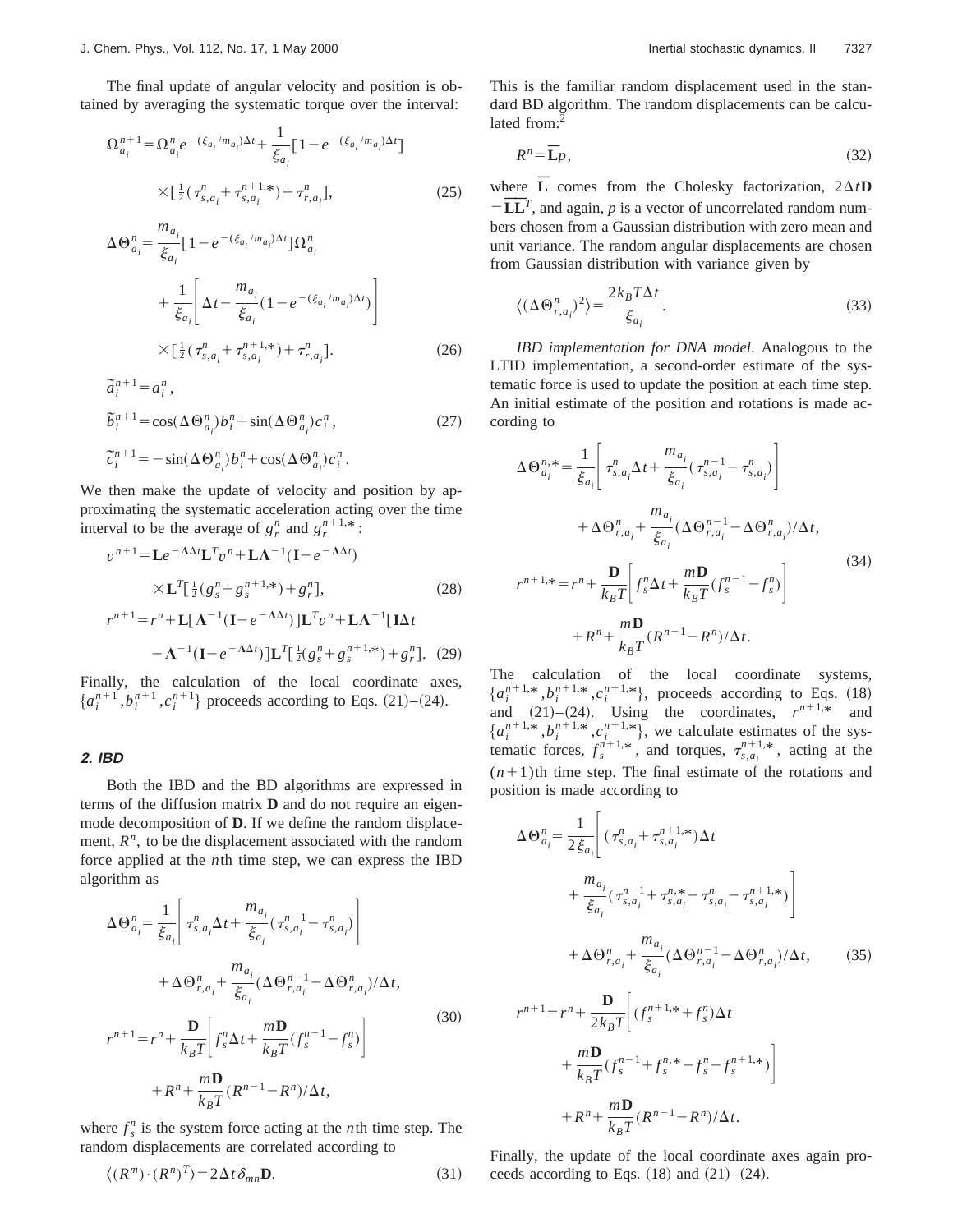#### **3. BD**

The BD algorithm is implemented in a manner similar to the IBD algorithm:

$$
\Delta \Theta_{a_i}^{n,*} = \frac{1}{\xi_{a_i}} \tau_{s,a_i}^n \Delta t + \Delta \Theta_{r,a_i}^n,
$$
  

$$
r^{n+1,*} = r^n + \frac{\mathbf{D}}{k_B T} f_s^n \Delta t + R^n,
$$
 (36)

where the  $R^n$  and the  $\Delta \Theta_{r,a_i}^n$  are chosen as above for IBD. As before, the local coordinate axes,  $\{a_i^{n+1,*}, \dots, a_n^{n+1,*}\}$  $b_i^{n+1,*}, c_i^{n+1,*}$ , are updated according to Eqs. (18) and  $(21)–(24)$ . The final update is given by

$$
\Delta \Theta_{a_i}^n = \frac{1}{2 \xi_{a_i}} (\tau_{s, a_i}^n + \tau_{s, a_i}^{n+1, *}) \Delta t + \Delta \Theta_{r, a_i}^n,
$$
  

$$
r^{n+1} = r^n + \frac{D}{2 k_B T} (f_s^n + f_s^{n+1, *}) \Delta t + R^n.
$$
 (37)

# **III. RESULTS**

In the simulations discussed in the following below we study closed DNA loops with with the physiological superhelical density of  $\sigma$ = -0.06, represented using one hydrodynamic bead (or equivalently one DNA segment) per 12 bp. Our smallest system  $(600$ -bp, 50 segments,  $L = 200$  nm) can adopt a superhelical form, but is also sufficiently small to make the generation of hundreds of trajectories on a workstation computationally feasible. For all the simulations considered here, the monovalent salt concentration is set at 0.04 M. All computations are performed on a 195 MHz/MIPS R10000 processor of a SGI Power Challenge computer. The eigenvalue decomposition was performed using the RS module from the EISPACK package.

To study the behavior of the model system in equilibrium, we generated several trajectories, each of length 1 ms, for each algorithm. In computing long trajectories, the hydrodynamic matrix (either the friction matrix or the diffusion matrix, depending on the algorithm) was not updated at every time step. Jian, Vologodskii, and Schlick $10$  find that it is possible to accurately reproduce equilibrium and dynamic properties while updating the diffusion matrix every 6 ns. We have reduced this value to 1 ns for all simulations reported here.

# **A. Computational performance**

Table I reports the percentage of relative computational time that each algorithm devotes to calculations involving hydrodynamics (including the evaluation of the hydrodynamic matrix and its decomposition), interparticle forces, and all other steps in the update procedure. Because the hydrodynamic matrix is updated at a fixed simulation time interval, a greater proportion of CPU time is dedicated to the decomposition of this matrix as the time step is increased. Using  $\Delta t$ =100 ps, we see that the LTID algorithm devotes about 39% of CPU time to performing the eigenmode decomposition. Another 50% of the CPU time is spent in the calculation of the matrices involved in the position and ve-

TABLE I. The distribution of CPU time for the three algorithms among hydrodynamic calculations (matrix evaluation and decomposition), interparticle force evaluation, and all other work (including matrix updates for LTID) as determined for a 50-bead  $(600-bp)$  system. The hydrodynamics calculations involve a Cholesky factorization for BD and IBD, and an eigen decomposition for LTID.

| Method     | $\Delta t$ (ps) | % CPU, hydro | % CPU, force | % CPU, other |
|------------|-----------------|--------------|--------------|--------------|
| <b>BD</b>  | 10<br>100       | 45           | 17<br>9      | 75<br>46     |
| <b>IBD</b> | 10<br>100       | 4<br>27      | 9            | 86<br>66     |
| LTID.      | 10<br>100       | 23<br>39     | 4            | 73<br>60     |

locity update Eqs.  $(28)$  and  $(29)$ . For this case, only 1% of CPU time is dedicated to the calculation of interparticle forces. At the smaller time step,  $\Delta t$ =10 ps, a greater proportion of CPU time  $(4%)$  is devoted to the calculation of forces, and the hydrodynamics calculations reduce to 23% of total CPU time.

The IBD algorithm at  $\Delta t$ =100 ps dedicates 27% of its CPU time to the calculation and decomposition of the diffusion matrix, and nearly 70% of its CPU time to the matrix multiplications in the position update equation. Force calculations make up about 7% of total CPU time. BD involves a less complicated update step, with fewer matrix multiplications. Therefore BD spends a greater proportion of its CPU time  $(45%)$  on the Cholesky factorization of **D** compared to IBD.

Table II reports the computational time involved in generating a 1 ms trajectory for the various algorithms. For each time step  $(10$  and  $100$  ps), we see that BD requires the least computation and LTID the most. Note that for 10 ps time steps the CPU time associated with all methods is roughly of the same order of magnitude. However BD and IBD enjoy a speedup factor averaging 8 when the time step is increased to 100 ps, while the speedup for LTID is less than a factor of 2. This difference is due to the hydrodynamics update step, which is more costly for LTID than for either of the other algorithms. For a given trajectory length, hydrodynamic updates consume a fixed amount of CPU time, regardless of the time step.

TABLE II. Computational time for generating a 1 ms trajectory of the 50-bead (600-bp) system for a given algorithm and time step. Computational times are reported in hours on a 195 MHz/MIPS R10000 processor of a SGI Power Challenge computer. The speedup (last column) associated with increasing the time step from 10 to 100 ps is reported.

| Method      | $\Delta t$ | CPU(h)      | Speedup |
|-------------|------------|-------------|---------|
| <b>BD</b>   | 10<br>100  | 78<br>10.9  | 7       |
| <b>IBD</b>  | 10<br>100  | 169<br>19.2 | 9       |
| <b>LTID</b> | 10<br>100  | 198<br>114  | 1.7     |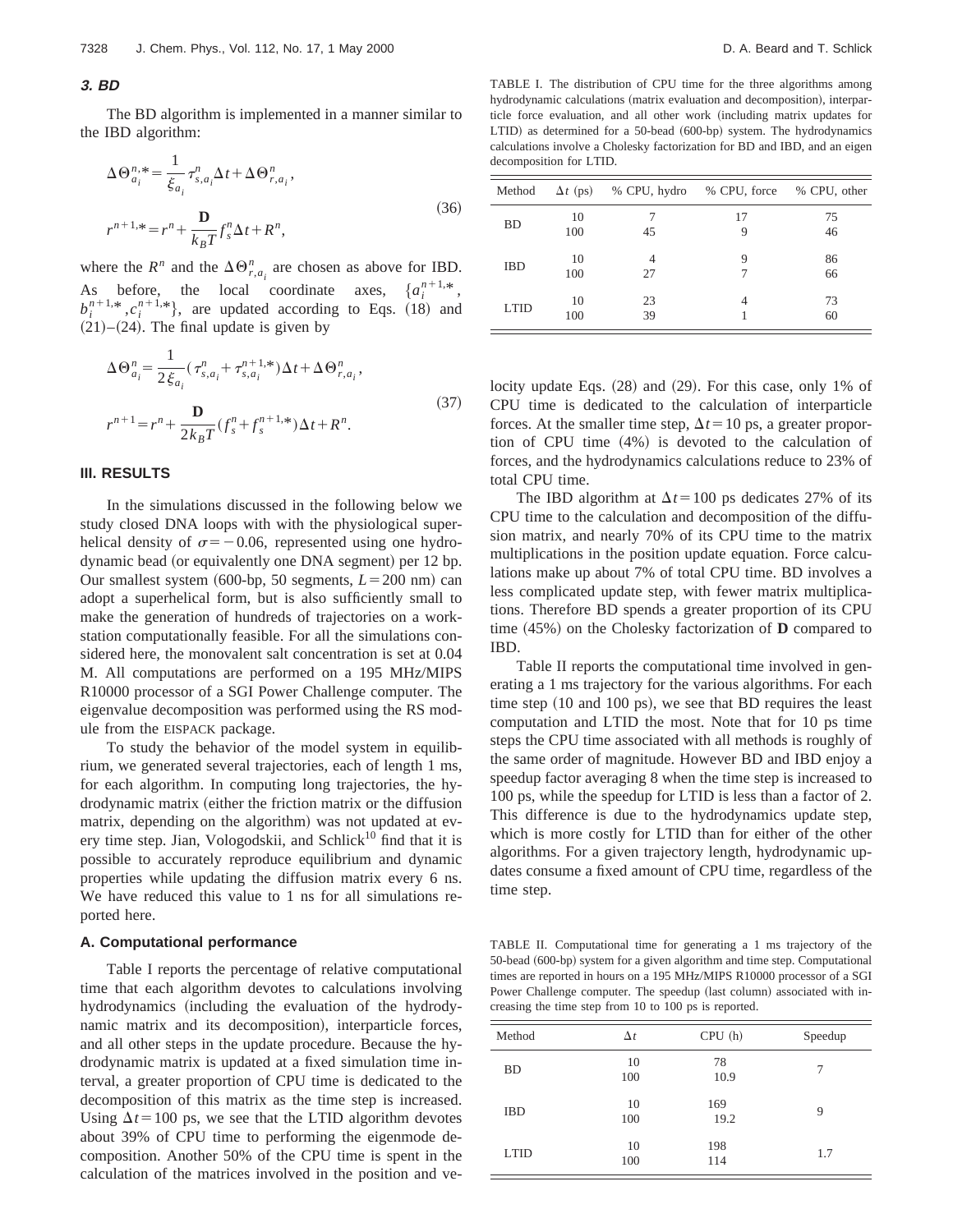

FIG. 1. Computational time associated with performing a 1 ms trajectory for the three methods as a function of system size, *N*, the number of beads. Computations are performed on a 195 MHz/MIPS R10000 processor of an SGI Power Challenge computer.

In Fig. 1 we plot the computational time associated with generating a 1 ms trajectory as a function of system size, *N* (number of beads), for each algorithm using  $\Delta t$  = 100 ps. For large *N*, LTID is more than an order of magnitude more expensive than either BD or IBD. As expected, CPU time grows as  $N^3$  in the limit of large *N*. We also see that IBD is roughly twice as costly as BD.

#### **B. Eigenvalue spectrum**

The derivation of the IBD and BD algorithms depends on the assumption that both the numerical time step and the physical time scale of the system (e.g., for configurational evolution) are large compared to the time scale of the frictional decay of the inertial modes. To examine this assumption, we calculated the eigen decomposition of the friction matrix for a 600-bp system. This decomposition allows us to visualize the eigenmodes associated with an equilibrium structure.

For a 600-bp ( $N = 50$ ) system,  $M^{-1}Z$  is a 150 $\times$ 150 matrix, and has 150 independent eigenvalues,  $\{\lambda_i\}$ . The distribution of time constants,  $\{\tau_i\} = {\lambda_i^{-1}}$ , for a typical supercoil configuration is plotted in Fig. 2. Notice that most of the frictional modes  $(138 \text{ out of } 150)$  have time constants less than 1 ps. In Fig. 3 we show the supercoil configuration and the eigenvectors associated with the eight largest time constants. The three largest relaxation times correspond to approximately rigid translational modes; the next three largest time constants correspond to motions that are mainly rotational. Unlike zero-frequency normal modes associated with a Hamiltonian system, the rigid-body modes of the friction tensor have finite eigenvalues, corresponding to the frictional decay times associated with these motions. More complex internal motions decay more rapidly and the associated time constants are all less than 1.5 ps. For the dynamics calculations presented in the following sections we use time steps of



FIG. 2. The distribution of inertial relaxation times,  $\{\tau_i\}$ , for a typical configuration of a 600-bp minicircle model calculated as the inverse of the eigenvalues of the matrix  $M^{-1}Z$ . See also Fig. 3.

10 and 100 ps. For  $\Delta t = 10$  ps, the product  $\lambda_i \Delta t$  is greater than 3 for the rigid body modes and greater than 6 for the internal motion modes.

# **C. Slithering motion**

Aside from being the basis of the LTID propagation scheme, the eigenmode decomposition allows us to explore



FIG. 3. Eigenmodes of a 600-bp (50-bead) supercoil. The eigenvectors associated with the eight largest inertial relaxation times  $(\tau_i)$  are shown superimposed on top of the supercoil structure.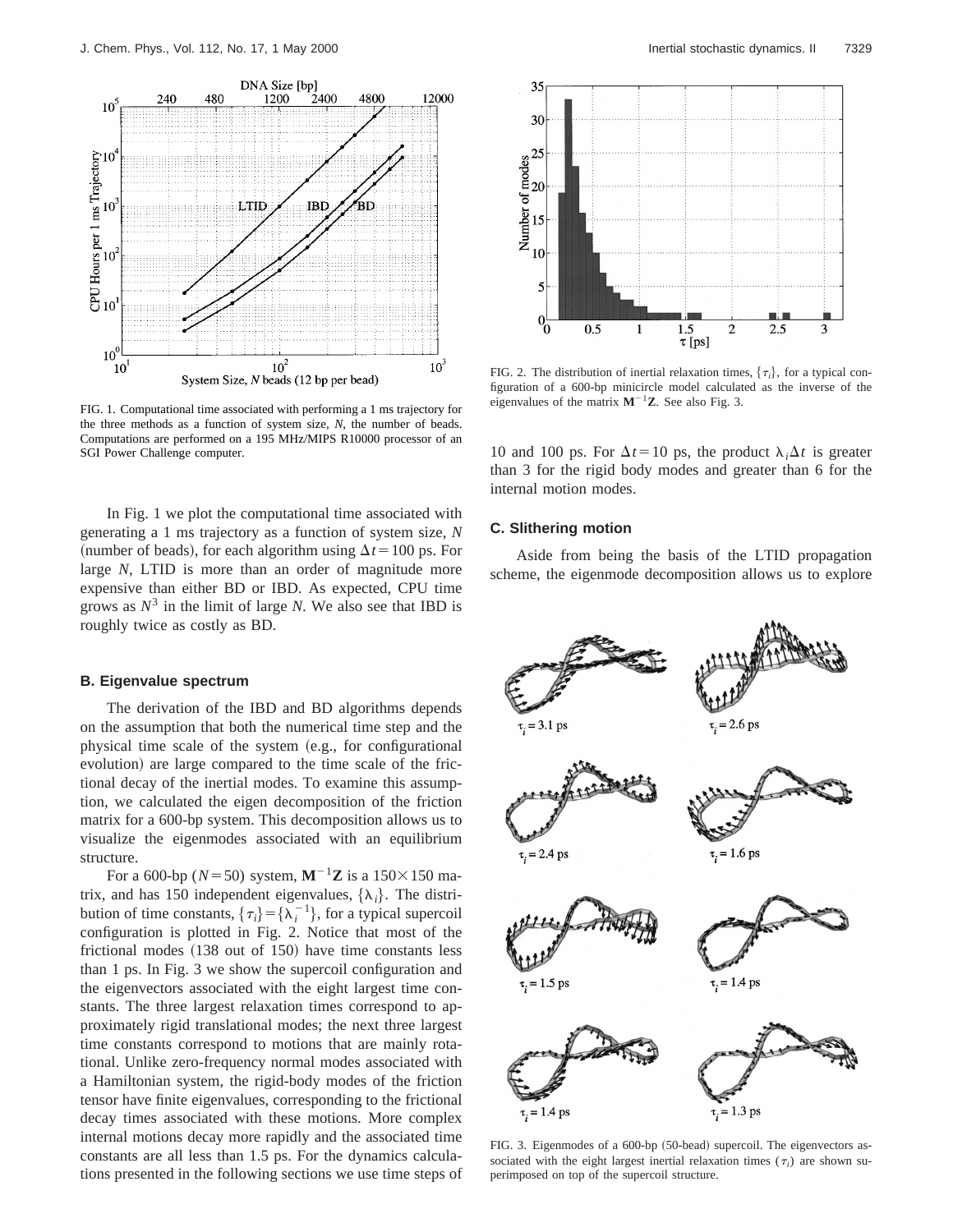

FIG. 4. Slithering of a 1500-bp supercoil. In the top panel, an equilibrium structure is shown, with the slithering mode, *s*, superimposed. The lower panel shows the motion described by summation of the three largest eigenmode contributions to *s*. See the text for details.

internal ''slithering,'' or a bidirectional conveyor-belt-like reptational motion in supercoiled DNA. We define slithering in our model as the concerted motion of the DNA beads in the direction of the helical axis. For the *i*th bead we calculate the slithering direction as  $s_i = r_{i+1} - r_{i-1}$ , and define  $s \in Re^{3N}$  as the collective slithering mode for the *N* particles. This slithering mode is shown in the top panel of Fig. 4 for a DNA system of 1500 bp.

Denoting the eigenvectors contained in the matrix **L** (see Sec. II C 1) as  $l_i$ , we decompose *s* using the linear combination

$$
s = \sum_{j=1}^{3N} b_j l_j,
$$
 (38)

where the scalars  ${b_i}$  are computed from the inner products

$$
b_j = s l_j. \tag{39}
$$

The coefficients  ${b_i}$  are sorted according to descending absolute value, and their relative magnitudes are plotted in the top panel of Fig. 5, with the first ten values highlighted in the inset. The lower panel of Fig. 5 shows the time constants associated with the various eigenmodes. Again, the first ten values are highlighted in the inset. Slithering motion is not described by a single mode than can be independently excited, but it can be represented approximately by combining the first few *k* modes:

$$
s_k = \sum_{j=1}^k b_j l_j.
$$

For example, the motion described by  $s_3$  is shown in the lower panel of Fig. 4. From Fig. 5 we see that these modes have approximately equal time constants of about 1.5 ps.

Therefore slithering motion decays with a time constant,  $\tau_s$  of about 1.5 ps. Using this value with the relation  $D_s$  $= k_B T \tau_s / Nm$  (where *m* is the bead mass) we can calculate



FIG. 5. Decomposition of the slithering mode for the 1500-bp DNA system. Upper panel: The relative magnitude of coefficients  ${b_i}$  are plotted in descending order. Lower panel: The time constants  $\{\tau_i\}$  for the eigenmodes associated with each  ${b_i}$  are plotted. The insets show the magnitudes and the time constants for the first ten modes.

an effective slithering diffusion coefficient:  $D_s \approx 2$  $\times 10^{-8}$  cm<sup>2</sup>/s. From this estimate we can calculate the time required to slither a given distance. For example, slithering a distance of  $500$  nm (the length of the DNA contour for a system of 1500 bp) would require an average time of  $(500 \text{ nm})^2/2D_s$ , or about 60 ms. Since the time for reptation scales approximately as the cube of the size of the polymer, $^{21}$ we expect a 10 kbp plasmid to have a reptational turnover time of about 17 s. For the same size plasmid,  $Marko<sup>22</sup>$  estimates a reptation time of 7 s. This reptation time is characteristic of the time required for linearly distant sites along the DNA contour to be brought into close proximity by pure slithering motion. Realistic motions of plasmids—involving local slithering combined with the creation, deletion, and sliding of branches—results in mean juxtaposition times that scale approximately as the square of the size of the plasmid.<sup>22</sup>

## **D. Translational diffusion coefficients**

We calculated the translational diffusion coefficients,  $D_t$ , from the dynamics trajectories based on each of the three algorithms for several different sizes of DNA supercoils. Diffusion coefficients were estimated from the trajectories of the mean square displacements of the center of mass. The center of mass was calculated from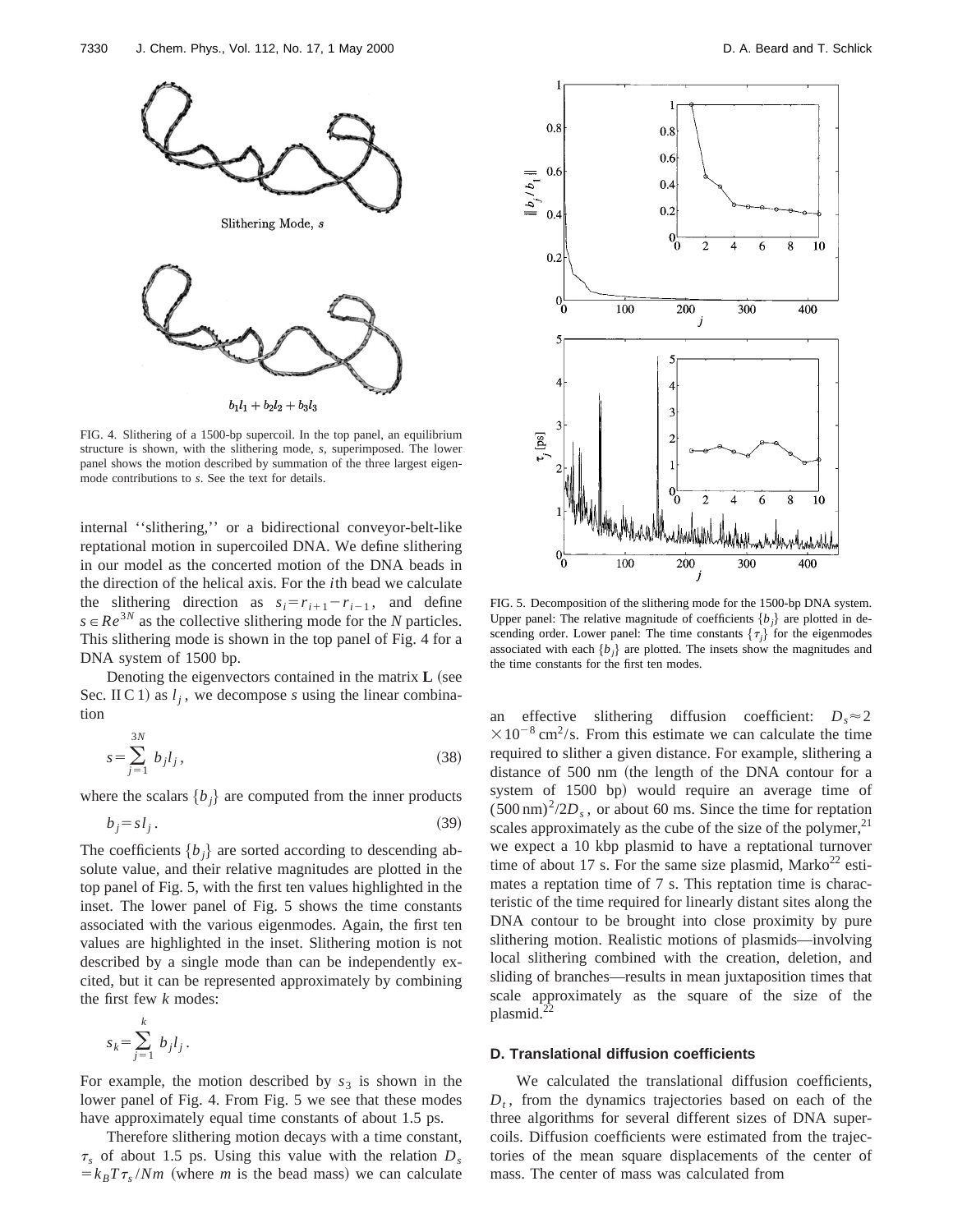TABLE III. Translational diffusion coefficients obtained by BD, IBD, and LTID for supercoiled DNA of various sizes.

|               |                  | $D_{t}$ ( $\times 10^{-8}$ cm <sup>2</sup> /s) |                  |  |  |
|---------------|------------------|------------------------------------------------|------------------|--|--|
| DNA size (bp) | ВD               | IBD                                            | LTID.            |  |  |
| 600           | $12.03 \pm 0.11$ | $11.97 \pm 0.11$                               | $12.05 \pm 0.11$ |  |  |
| 900           | $9.15 \pm 0.09$  | $9.18 \pm 0.09$                                | $9.09 \pm 0.08$  |  |  |
| 1200          | $7.76 \pm 0.06$  | $7.74 \pm 0.07$                                | $7.72 \pm 0.07$  |  |  |

$$
r_{\text{c.m.}}^n = \frac{1}{N} \sum_{i=1}^N r^n,\tag{40}
$$

and  $D_t$  was estimated from

$$
D_{t} = \frac{N_{s} \Delta t}{t_{s}} \sum_{j=1}^{t_{s}/N_{s} \Delta t} \left( \frac{\|r_{\text{c.m.}}^{N_{s}j} - r_{\text{c.m.}}^{N_{s}(j-1)}\|^{2}}{6N_{s} \Delta t} \right),\tag{41}
$$

where  $t_s$  is the total trajectory length, and  $N_s$  is the number of time steps between calculations of mean square displacement. A simulation extending to  $t_s = 1$   $\mu$ s was used, and  $N_s$ was set to 1 000 steps. For each estimate, five trajectories were simulated to ensure convergence and improve statistics.

Table III reports  $D_t$  for DNA systems of 600, 900, and 1200 bp calculated based on BD, IBD, and LTID. For each algorithm a time step of 100 ps was used. The estimates based on the different algorithms closely agree.

# **E. Equilibrium distributions**

Plotted in the upper panel of Fig. 6 are the probability distributions of Wr and  $R_g$  for the LTID algorithm based on two different time steps for several 1 ms trajectories of the 600-bp system. For each time step a total of ten runs of 1 ms each were used to deduce the distributions. The triangles represent the distributions calculated using a time step of 100 ps, while the circles represent the distributions calculated from a time step of 10 ps. The canonical distributions of these quantities calculated using Monte Carlo (MC) methods as outlined recently in Ref. 23 are also plotted for comparison. We see that the LTID algorithm, using either time step, generates probability distributions that agree well with the MC distributions.

The equilibrium distributions of Wr and  $R_g$  computed from the ten IBD trajectories of length 1 ms for both time steps (middle panel, Fig. 6) agree with the MC distributions for trajectories computed using  $\Delta t$ =100. However, the  $R_g$ distributions computed using  $\Delta t=10$  ps do not match the expected equilibrium distribution predicted by MC. This is because the IBD approximation is valid for time steps that are large compared to the inertial relaxation times. A time step of  $\Delta t$ =100 is large enough so that  $e^{-\lambda_i \Delta t}$  is negligibly small for all inertial relaxation times,  $\lambda_i$ , and the IBD algorithm samples the same configuration space as LTID and MC. Clearly, the time step  $\Delta t$ =10 ps is not sufficiently large compared to the inertial relaxation times for the DNA system.

Corresponding results for the BD algorithm (lower panels of Fig.  $6$ ) show that the equilibrium probability distributions are correctly predicted. Because the BD scheme reproduces the canonical ensemble in the small-time-step (differential) limit, proper sampling of the configuration space does not degrade at  $\Delta t$ =10 ps, as for IBD.

### **F. Equilibrium fluctuations**

We next report on the autocorrelation functions of the macroscopic properties Wr and  $R_g$  computed from equilibrium trajectories. For each algorithm—LTID, IBD, and BD—using both  $\Delta t$ =10 and 100 ps, we calculated the autocorrelation functions based on ten trajectories of 1 ms each of a 600-bp supercoil. For a given property  $A(t)$ , the autocorrelation function  $C_A(\tau)$  is given by

$$
C_A(\tau) = \frac{\langle [A(t-\tau) - \langle A(t) \rangle] \cdot [A(t) - \langle A(t) \rangle] \rangle}{\langle [A(t) - \langle A(t) \rangle] \rangle^{1/2}},\qquad(42)
$$

where the brackets  $\langle \cdot \rangle$  indicate averages over time.

The average autocorrelation functions from all methods are shown in Fig. 7. We see that the writhe correlation,  $C_{\text{Wr}}(\tau)$ , decays much more rapidly than the correlation of the radius of gyration,  $C_{R_g}(\tau)$ . The LTID autocorrelation curves (upper panel) at the two time steps are nearly identical, and a further reduction in  $\Delta t$  does not effect either function. The solid curves (LTID,  $\Delta t$ =10 ps) for both functions thus represent the correlation structure of the inertial system. We use these as a reference for evaluation of the IBD and BD results.

The IBD autocorrelation functions (Fig. 7, middle panel), in contrast, are sensitive to  $\Delta t$ . At  $\Delta t$ =100 ps, the IBD Wr and  $R_g$  correlations accurately reproduce the correlation predicted by LTID (solid lines). However, the  $C_{R_g}(\tau)$ memory is greatly exaggerated at  $\Delta t$ =10 ps. This behavior is expected since we have shown<sup>1</sup> that the configuration space is not properly sampled by IBD with  $\Delta t$ =10 ps.

The BD results (lower panel of Fig. 7) deviate from the correlation structure predicted by LTID at both time steps and by IBD at  $\Delta t$ =100 ps. Specifically, the BD autocorrelation functions at the two time steps are nearly identical and do not approach the inertial dynamics curves. The decay in  $R_g$  correlation is significantly slower for BD than for the LTID or IBD.

By fitting the tails of the correlation curves with exponentials we estimate the correlation time constants  $\tau_{\rm Wr}$  and  $\tau_{R_g}$ , for Wr and  $R_g$ , respectively, for all algorithms for each value of  $\Delta t$ . The estimates are presented in Table IV. In the small-time-step limit ( $\Delta t$ =10 ps), LTID predicts correlation time constants of  $\tau_{\text{Wr}}=0.81 \mu s$  and  $\tau_{R_g}=4.8 \mu s$ , for Wr and  $R_g$ , respectively. The IBD algorithm reproduces these inertial correlation times at  $\Delta t$ =100 ps but not at  $\Delta t$ =10 ps, as expected. BD underestimates  $\tau_{R_a}$  by 10%, regardless of the time step. Therefore, IBD can be applied using long time steps competitive with BD, and still accurately approximate the effects of inertia on kinetic processes.

## **G. Site juxtaposition**

We next study fluctuations in the distance between two sites on the DNA chain separated by a fixed contour length  $L_s$ . Plotted in Fig. 8 is a trajectory of the distance,  $d(t)$ ,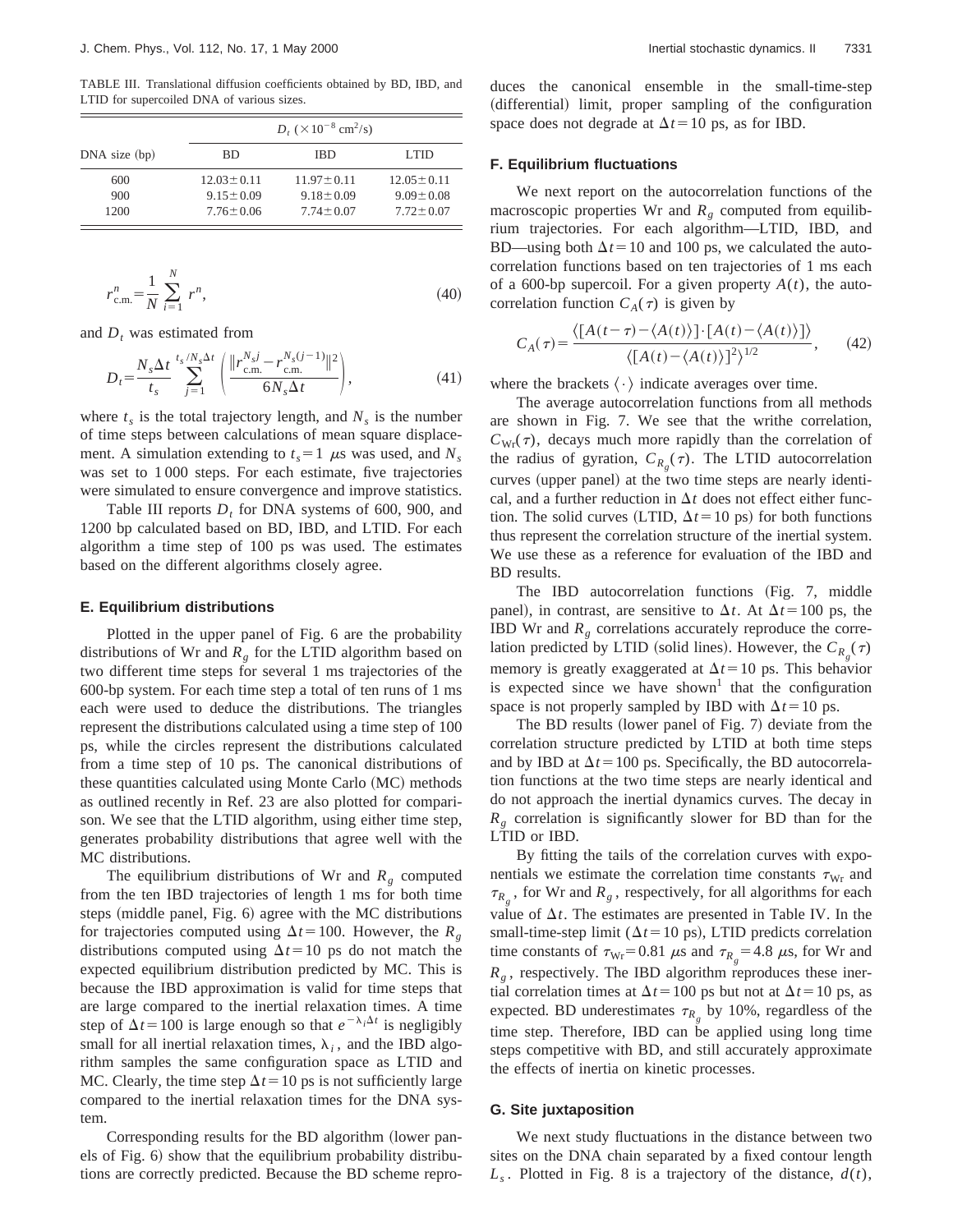(a) Writhe and  $R_g$  distributions from LTID Trajectories:



FIG. 6. Equilibrium distributions for LTID, IBD, and BD obtained from several trajectories of length 1 ms for Wr and  $R_g$  for the 600-bp DNA system. Ten trajectories were used for each time step.

between two beads (beads number 10 and 35;  $L_s = 300$  bp) in a 600-bp system from an IBD simulation using  $\Delta t$ =100 ps. The distance between bead centers fluctuates between about 10 and 80 nm; the lower value corresponds to a typical definition of close approach, or ''juxtaposition.''8 The fluctuations tend to occur over a time scale on the order of tens to hundreds of microseconds. Also shown in Fig. 8 are the DNA configurations at four representative points along the trajectory, with the positions of beads 10 and 35 indicated by green spheres.

We define the juxtaposition time  $\tau_I$  for two sites along the DNA contour as the time it takes for the distance between them to fall below a threshold  $d_0$ . Thus, given some starting configuration, the juxtaposition time is the smallest positive value of *t* for which  $d(t) \le d_0$ . To obtain the equilibrium mean  $\langle \tau_I \rangle$ , we computed several trajectories from different equilibrium starting configurations until all pairs of beads separated by  $L<sub>s</sub>$  bp had achieved juxtaposition.

For example, for a 1200-bp plasmid (modeled using 100 beads) we measured the time of first juxtaposition for all pairs of sites separated by the fixed contour length of  $L<sub>s</sub>$  $=$  300 bp, or a contour separation of 25 beads. That is, given a starting configuration, we continued a trajectory until all 100 pairs of beads juxtaposed as defined by  $d_0 = 10$  nm; each such juxtaposition gives a single measure of  $\tau$ <sub>*J*</sub> from one trajectory. To improve statistics, multiple trajectories were run, as follows. We ran 20 BD trajectories, yielding a total of 2000 measures of  $\tau_J$  and an average juxtaposition time  $\langle \tau_I \rangle$ =0.343 ms. Using the identical 20 starting configurations and 20 random seeds, we simulated the juxtaposition trajectories using IBD; an average juxtaposition time of 0.330 ms was obtained. A statistical analysis showed that the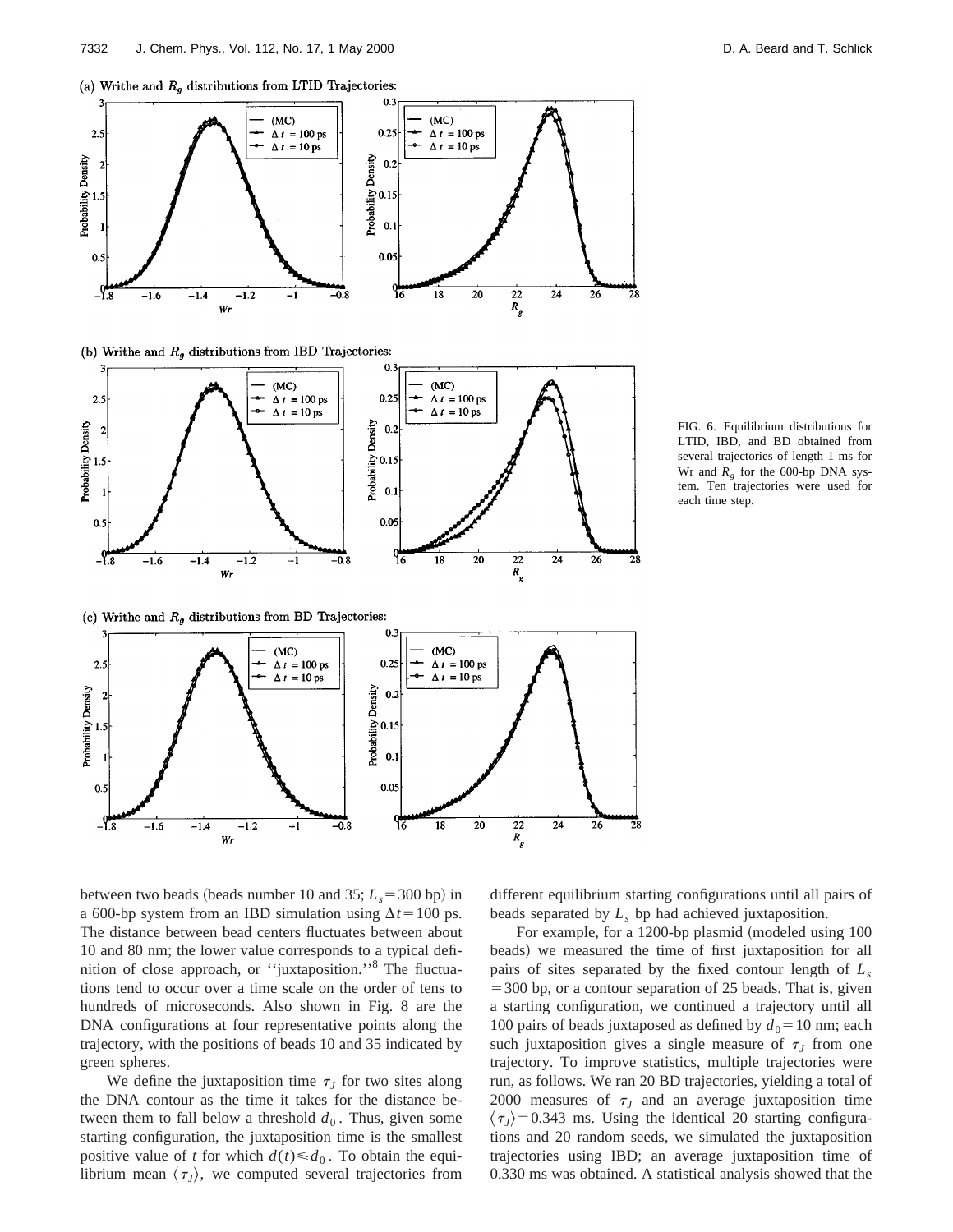$C_{\mathbf{w}}(\mathbf{t})$ 

 $c_{\mathbf{w}}^{(\mathbf{r})}$ 

 $C_{\psi,\mathbf{C}}$ 

 $0.4$ 

 $0.2$ 

 $^{0}$ 

 $\overline{0.5}$ 





 $\Omega$ 

 $0.2$ 

 $^{0}$ <sub>0</sub>

 $\overline{2}$ 

 $\frac{4}{\tau [\mu s]}$ 

6

8

FIG. 7. Autocorrelation functions for LTID, IBD, and BD for Wr and  $R_g$  as calculated using time steps of 10 and 100 ps for a 600-bp system.

difference between these means is significant (Student's *t*-test,  $p$ <0.05): juxtaposition occurs more rapidly, on average, in the inertial 1200-bp system than in the massless 1200-bp system.

 $\tau$ [µs]

 $\overline{1.5}$ 

Using a critical distance of  $d_0=10$  nm, we also computed the mean juxtaposition times for contour lengths of 180, 240, and 300 bp along a  $600$ -bp plasmid (Table V). The differences in estimated  $\langle \tau_I \rangle$  between the two algorithms are not statistically significant for this much smaller system, and the dependence of  $\langle \tau_J \rangle$  upon  $L_s$  is weak, as also deduced by Jian, Schlick, and Vologodskii.<sup>8</sup> Table V also reports estimates of  $\langle \tau_J \rangle$  for larger (900-, 1200-, and 1500-bp) plasmids with a site separation of 300 bp, and Fig. 9 displays  $\langle \tau_I \rangle$ versus plasmid size (vertical bars indicate standard error). A statistically significant  $(p<0.05)$  difference between the means is indicated by an asterisk.

Interestingly, for 1200- and 1500-bp plasmids the difference between BD and IBD predictions of  $\langle \tau_J \rangle$  is nonnegligible and significant. Intermolecular juxtaposition tends to occur *more rapidly* in the inertial system than in the massless system. The difference in  $\langle \tau_l \rangle$  between the inertial and noninertial case increases from 6% for a 1200-bp plasmid to 8% for a 1500-bp plasmid. For reference, also shown in the figure are juxtaposition times from Huang, Vologodskii, and

TABLE IV. Correlation time constants calculated for a 600-bp system by fitting the tails of the autocorrelation functions for Wr and  $R_g$  (Fig. 7) with exponentials.

| Method      | $\Delta t$ (ps) | $\tau_{\rm Wr}$ ( $\mu$ s) | $\tau_{R_{g}}\left(\mu s\right)$ |
|-------------|-----------------|----------------------------|----------------------------------|
| BD          | 10              | 0.77                       | 4.3                              |
|             | 100             | 0.80                       | 4.3                              |
| <b>IBD</b>  | 10              | 0.78                       | 6.8                              |
|             | 100             | 0.81                       | 4.8                              |
| <b>LTID</b> | 10              | 0.81                       | 4.8                              |
|             | 100             | 0.81                       | 4.8                              |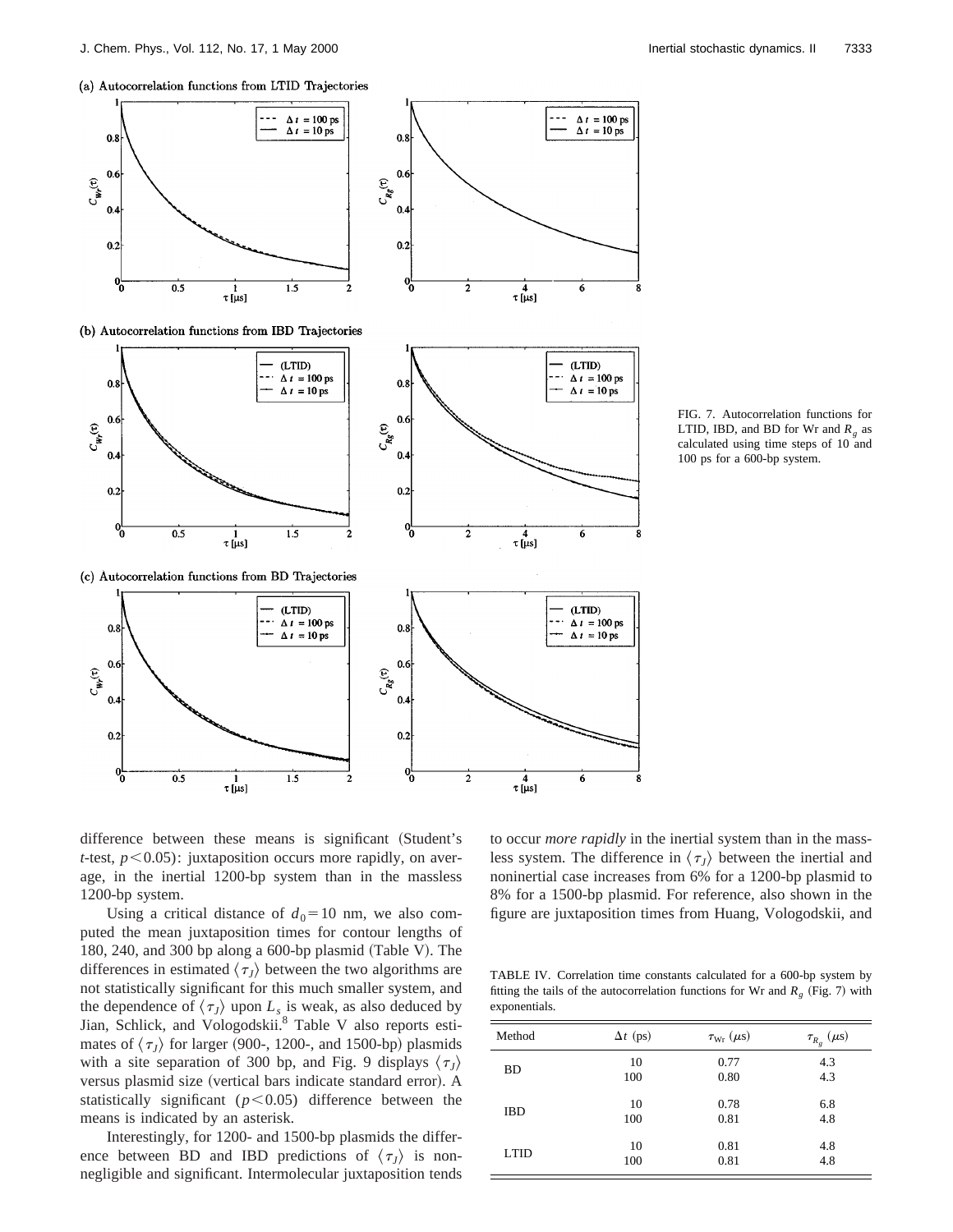

FIG. 8. (Color) The distance, *d*, between two selected sites separated by 300 bp in a 600-bp DNA minicircle is plotted vs time for an IBD trajectory using  $\Delta t$ =100 ps. Also shown are the DNA configurations at four representative points in the trajectory, with the position of the selected sites indicated by green spheres.

Schlick  $(HVS)^9$  for the same system using BD with the same parameter values. Though the two BD programs are different, the agreement of the data of HVS data with our BD data is excellent. Also shown are data from Jian, Schlick, and Vologodskii,<sup>8</sup> which were obtained using a different parameter set. Namely, we use the salt concentration of  $C_s = 40$ mM and a torsional rigidity constant  $C = 3 \times 10^{-12}$  erg nm, while they use  $C_s$ =10 mM and  $C=2\times10^{-12}$  erg nm. As either  $C_s$  or  $C$  is increased, the DNA adopts a more interwound structure and juxtaposition times are reduced.

# **H. Folding dynamics**

To determine whether the BD approximation influences kinetics of nonequilibrium processes in addition to equilibrium behavior, we examined the folding of DNA from a planar torsionally stressed circle into a relaxed supercoil. Previous studies have examined this relaxation process by Langevin dynamics<sup>24</sup> and Brownian dynamics,<sup>12,25</sup> based on a limited number (less than 5) of trajectories. Here we computed ensembles of several hundred folding trajectories for

TABLE V. Mean juxtaposition times for various separation contour lengths  $L<sub>s</sub>$  (see the text) along plasmids ranging in size from 600 to 1500 bp, as computed by BD and IBD. Where statistically significant, the relative difference between the mean times is reported in the rightmost column. See also Fig. 9.

| DNA size (bp) | $L_{\rm c}$ (bp) | $\langle \tau_I \rangle$ ( $\mu$ s) (BD) | $\langle \tau_I \rangle$ ( $\mu$ s) (IBD) | (% ) |
|---------------|------------------|------------------------------------------|-------------------------------------------|------|
|               | 180              | $88.2 \pm 3.8$                           | $88.6 \pm 3.9$                            |      |
| 600           | 240              | $87.6 \pm 3.8$                           | $88.1 \pm 3.8$                            |      |
|               | 300              | $93.0 \pm 5.5$                           | $93.2 \pm 5.6$                            |      |
| 900           | 300              | $237.6 \pm 7.2$                          | $230.4 \pm 6.9$                           |      |
| 1200          | 300              | $343.0 \pm 7.7$                          | $324.9 \pm 7.6$                           | 6    |
| 1500          | 300              | $430.5 \pm 9.1$                          | $399.8 \pm 8.8$                           | 8    |

LTID, IBD, and BD to elucidate statistical differences between the behavior predicted by these algorithms.

Snapshots from a typical folding trajectory (computed using LTID with  $\Delta t$ =10 ps) are shown in Fig. 10 for a 600 bp DNA. The starting configuration is a planar circle with Wr=0 and  $R_g$ =31.83 nm (equal to the radius of the circle). This configuration is not present in the equilibrium ensemble because these values of Wr and  $R_g$  do not occur in the equilibrium distributions.<sup>1</sup> As the supercoil relaxes, values appropriate for the equilibrium ensemble are obtained within 4  $\mu$ s.

This single trajectory only represents one possible folding pathway. The relaxation time scale must be evaluated from a statistical ensemble. We therefore calculated 500 such trajectories from LTID and IBD and 1000 from BD using the



FIG. 9. Mean times of juxtaposition of two sites separated by 300 bp vs the length of the DNA plasmid (600–1500 bp) as computed by IBD and BD at  $\Delta t$ =100 ps. Vertical bars indicate standard error. The critical distance of  $d_0=10$  nm is used to determine juxtaposition, as outlined in the text. A statistically significant difference ( $p$ <0.05 for *t*-test) between the means is indicated by an asterisk. BD data from Huang, Vologodskii, and Schlick (Ref. 9) and Jian, Schlick, and Vologodskii (Ref. 8) are shown for reference. See the text note on differences in models.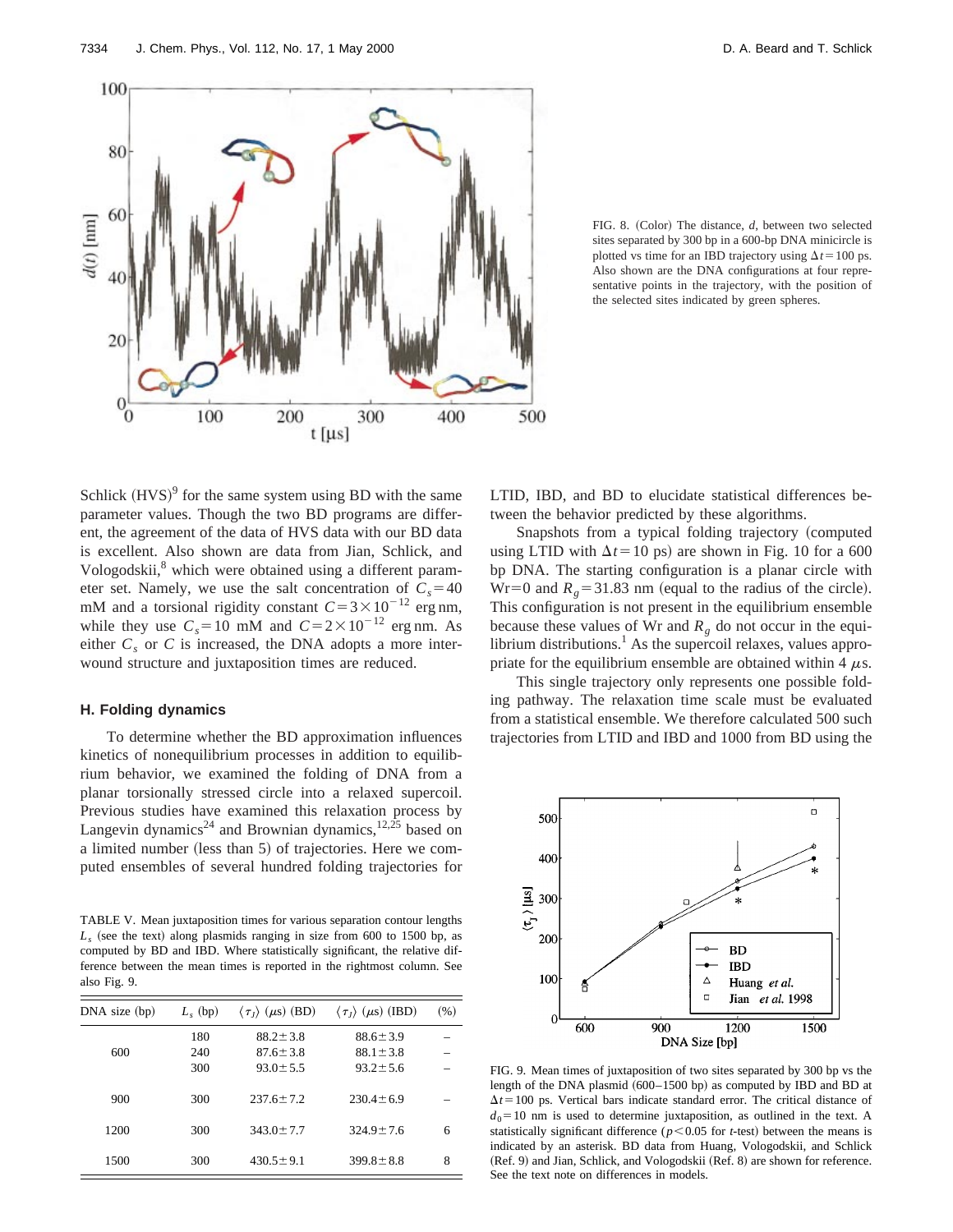

FIG. 10. (Color) Simulation snapshots of 600-bp supercoil relaxation as computed by LTID with  $\Delta t = 10$  ps. The eight images, at 1  $\mu$ s intervals, show relaxation from a planar circle to an equilibrium structure. The planar circle has  $Wr=0$ , and  $R<sub>g</sub>=31.83$  nm, which is equal to the radius of the circle.

same starting configuration, but different random seeds (for the random force). Figure 11 shows Wr (left) and  $R_g$  (right) as functions of time (black lines) for ten of these trajectories. For BD and IBD we used  $\Delta t$ =100 ps and for LTID we used  $\Delta t$ =10 ps.

The means over each total ensemble of trajectories are plotted Fig. 11 as solid red lines. The means plus and minus one standard deviation are plotted as dashed red lines; and the equilibrium means of Wr and  $R_g$  are indicated by horizontal black lines.

We find that the mean Wr of the LTID ensemble of trajectories relaxes to the equilibrium mean in about 6  $\mu$ s. This time scale is substantially longer than the time scale of equilibrium fluctuations in Wr (see Table I).

The radius of gyration, on the other hand, takes even longer to decay. Between 3 and 20  $\mu$ s, the mean curve undershoots the equilibrium mean, indicating an ensemble of structures that are, on average, more compact than in equilibrium. Only after 20  $\mu$ s does the ensemble mean of  $R_g$ reach equilibrium. Again, the relaxation time is longer than the correlation times reported in Table I.

The mean curves for IBD (based on 500 trajectories)

behave similarly to the mean relaxation curves obtained from LTID. Writhe relaxes to the equilibrium distribution in less than 10  $\mu$ s; while mean  $R_g$  undershoots the equilibrium mean for most of the 20  $\mu$ s. The BD writhe and  $R_g$  evolution and corresponding ensemble means are qualitatively similar to those generated by LTID and IBD.

Minor quantitative differences become apparent when the mean curves for all of the algorithms are plotted together in Fig. 12. Here, Wr and  $R_g$  are plotted as the ensemble mean trajectory minus the equilibrium mean. The ensembles from the different algorithms follow similar folding trajectories. The ensemble mean Wr relaxation curves are indistinguishable between the Brownian and Langevin descriptions, and only small differences are apparent in the  $R<sub>g</sub>$  relaxations. Therefore, the differences between the LTID, IBD, and BD trajectories are not significant in the finite ensembles computed here.

# **IV. DISCUSSION**

We have shown that biologically important motions of supercoiled DNA plasmids as governed by Langevin dynam-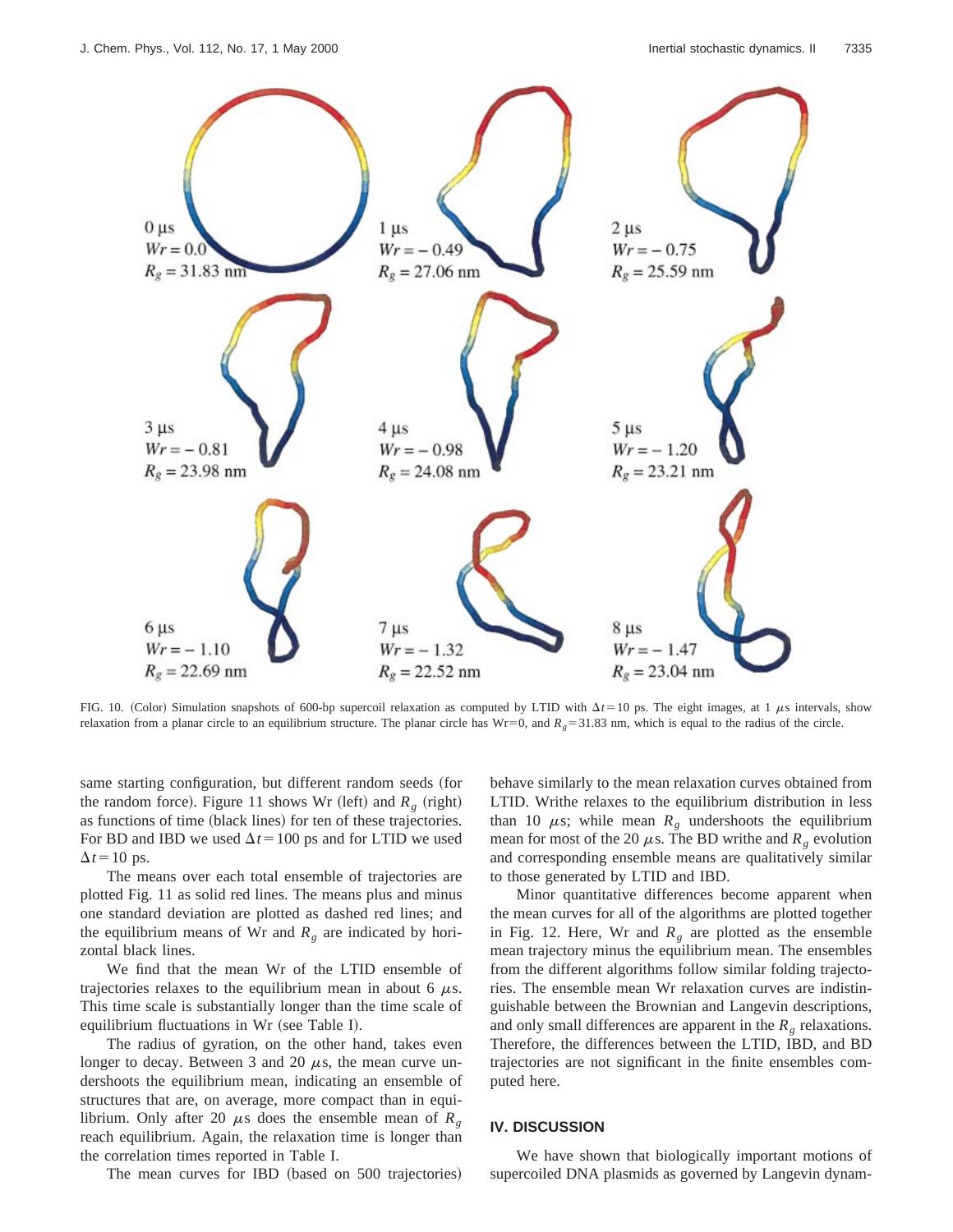

(a) Relaxation Trajectories Computed from LTID

FIG. 11. (Color) Ensemble relaxation trajectories for Wr and  $R_g$  calculated using LTID (500 trajectories;  $\Delta t = 10$  ps), IBD (500 trajectories;  $\Delta t = 100$  ps), and BD  $(1000 \text{ trajectories}; \Delta t = 100 \text{ ps})$  for a 600-bp plasmid. In each plot, the thin black curves denote data from the ten arbitrarily selected trajectories. Solid red lines indicate the ensemble mean over the entire collection of trajectories; dashed red lines indicate the mean plus/minus one standard deviation. Equilibrium means are indicated by horizontal black lines.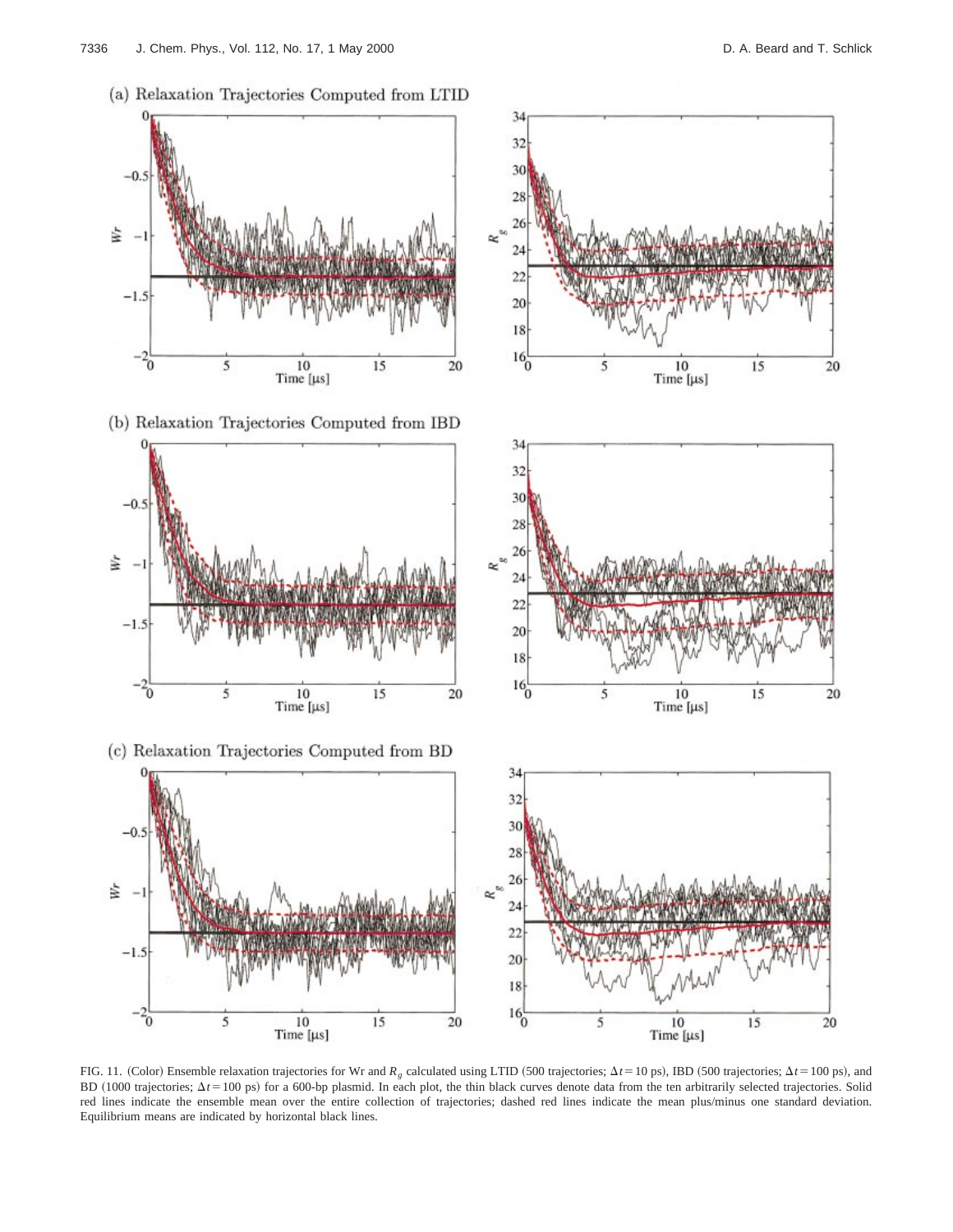

FIG. 12. (Color) Mean relaxations for Wr and  $R_g$  for LTID, IBD, and BD as computed by the same protocol described for Fig. 11 for the 600-bp system. The relaxation curves are nearly identical for the three algorithms.

ics depend on inertial effects which are ignored by the usual BD approach. A cursory inspection of this result may lead to an apparent contradiction. That is, if the polymer has inertial properties, should not the viscous solvent as well? If this were so, our use of the configuration-dependent friction tensor would be inappropriate since it is derived under the assumption of Stokes flow. However, it is well known that the motion of DNA systems take place at very low Reynolds numbers where the Stokes approximation is valid. However, that the fluid equations reduce to a noninertial form does not imply that the equation for polymer dynamics necessarily will. The amount of effective damping in the Langevin equation determines whether or not the Brownian approximation is accurate. As we discuss in the companion paper, the level of effective damping depends not only on the inertial relaxation times (which depend only on the masses of the particles and the friction tensor), but also on the potential energy function of the polymer, which is independent of the equations that govern the motions of the solvating fluid.

Our new algorithms, LTID and IBD, allow us to calculate long-time dynamic trajectories of elastic models of supercoiled DNA. These methods are similar to the BD algorithm of Ermak and McCammon<sup>2</sup> and variations thereof<sup>26</sup> in that they allow relatively long time steps in computing the motions of a macromolecule governed by the Langevin equation with hydrodynamics. In LTID and IBD, as well as in the BD formulation, the motions of the particles are coupled through the potential energy function, which governs the interparticle forces, and also through the action of a configuration-dependent hydrodynamic interaction tensor. In contrast to BD, LTID and IBD have been developed without assuming that the dynamical system is fully damped, or noninertial.<sup>1</sup>

The relative importance of inertia clearly depends upon the property under investigation. Figure 6 shows that LTID, IBD, BD, and MC all sample the same equilibrium distributions, providing convincing evidence that our new inertial algorithms produce valid results. While we expect the standard Brownian description to be poor when fluctuations in interparticle forces occur over a time scale that is similar to (or faster than) the momentum relaxation times, the effects of inertia on the behavior of our DNA model are not revealed when the equilibrium distributions predicted by the various algorithms are compared  $(Fig. 6)$ . Nor are the ensemble average folding trajectories of the 600-bp plasmid strongly mass dependent (Fig. 12). Configurational transition rates in equilibrium, however, are sensitive to mass. For fluctuations around equilibrium conformations, differences in the writhing number and radius of gyration autocorrelation function are noted for the various algorithms  $(Fig. 7)$ . Namely, the autocorrelation decay of  $R<sub>g</sub>$  is faster for the noninertial (BD) case than for the inertial (LTID, IBD) cases, with  $\tau_{R_a}$  about 0.5  $\mu$ s (10%) smaller for BD trajectories than for LTID trajectories. Thus, high-frequency noise is overexaggerated in the BD case compared to IBD, leading to a faster decay of  $R_g$  memory.

Unfortunately, LTID cannot compete with BD in terms of efficiency. For  $\Delta t$ =100 ps, LTID requires an order of magnitude more CPU time than BD to compute a trajectory of a fixed length for our 600-bp system (Table II). For larger systems, LTID requires about 15 times the computational time than BD (see Fig. 1). Investigations of the rate of site juxtaposition require the calculation of several trajectories of millisecond length,<sup>8</sup> which are not be feasible using LTID.

On the other hand, the IBD algorithm, derived based on a discretization of the Langevin equation or equivalently from a singular perturbation of the Langevin equation (see the companion paper<sup>1</sup>), is much cheaper than LTID since IBD captures the inertial effects in a single mass-dependent term (proportional to the time derivative of the systematic force) in the position update equation. Thus IBD, an alternative to the standard BD scheme, can be used to study dynamics on time scales competitive with BD. The decision to treat dynamics as noninertial need not, therefore, be imposed by limitations on computational resources. Instead, the determination of whether to include mass can be made based on physical reasoning. Indeed, using IBD, we have been able to generate trajectories of relatively large systems (up to 1500) bp) over time scales of several milliseconds.

From these long trajectories we find that, for small  $(600$ bp) DNA, neglecting inertia has little effect on the speed of the fluctuations in intermolecular distances (Table V); but in